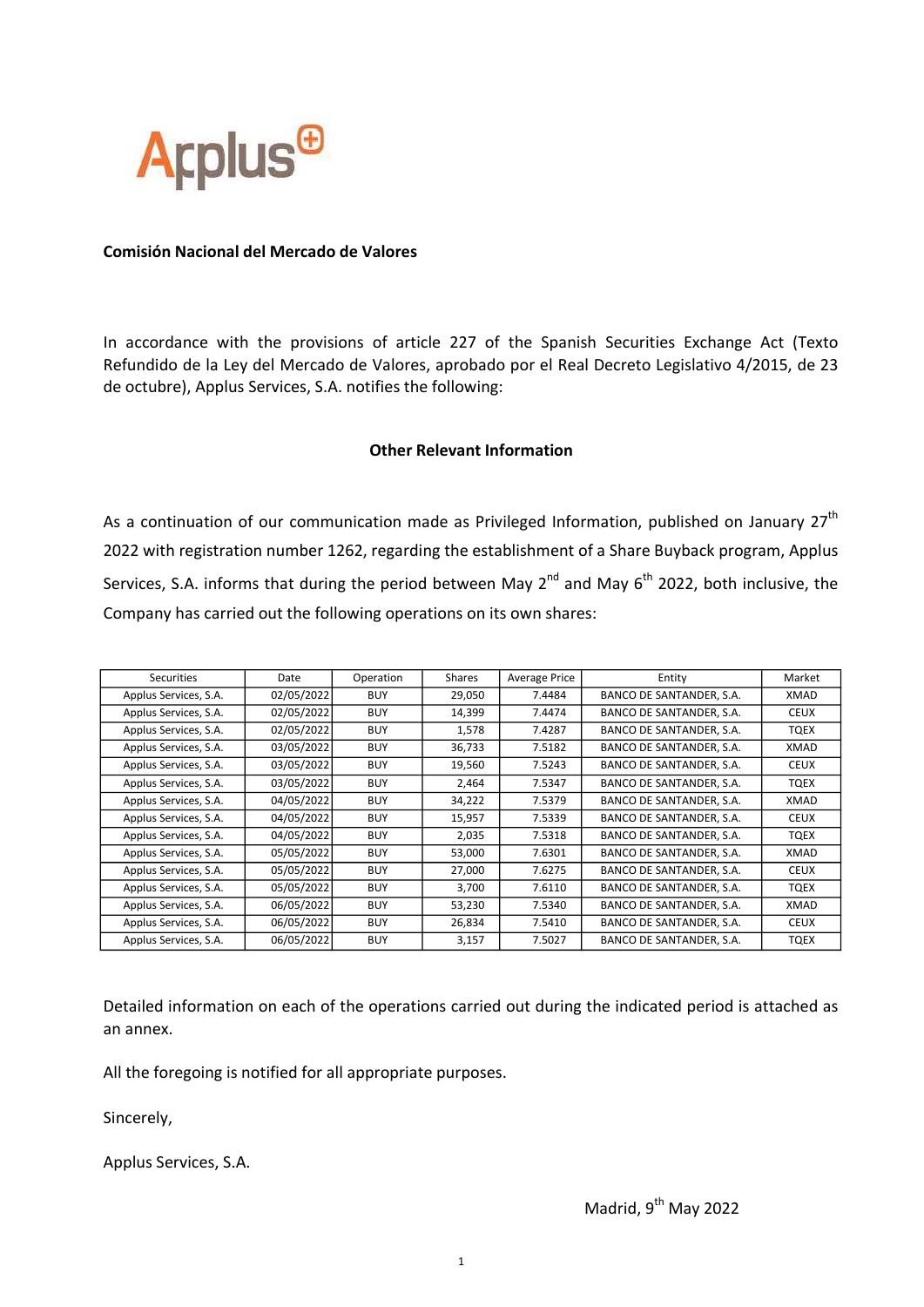| <b>Securities</b>         | Date       | <b>Operation</b> | <b>Number of</b><br><b>Shares</b> | <b>Price in Euros</b><br>per Share | <b>Market</b> | <b>Entity</b>            |
|---------------------------|------------|------------------|-----------------------------------|------------------------------------|---------------|--------------------------|
| <b>APPLUS SERVICES SA</b> | 2022-05-02 | <b>BUY</b>       | 390                               | 7.2950                             | <b>TQEX</b>   | Banco de Santander, S.A. |
| APPLUS SERVICES SA        | 2022-05-02 | <b>BUY</b>       | 66                                | 7.3000                             | <b>CEUX</b>   | Banco de Santander, S.A. |
| APPLUS SERVICES SA        | 2022-05-02 | <b>BUY</b>       | 383                               | 7.3000                             | <b>XMAD</b>   | Banco de Santander, S.A. |
| APPLUS SERVICES SA        | 2022-05-02 | <b>BUY</b>       | 73                                | 7.3050                             | <b>XMAD</b>   | Banco de Santander, S.A. |
| APPLUS SERVICES SA        | 2022-05-02 | <b>BUY</b>       | 706                               | 7.3150                             | <b>CEUX</b>   | Banco de Santander, S.A. |
| <b>APPLUS SERVICES SA</b> | 2022-05-02 | <b>BUY</b>       | $\mathbf{1}$                      | 7.3200                             | <b>CEUX</b>   | Banco de Santander, S.A. |
| APPLUS SERVICES SA        | 2022-05-02 | <b>BUY</b>       | 1,562                             | 7.3400                             | <b>XMAD</b>   | Banco de Santander, S.A. |
| <b>APPLUS SERVICES SA</b> | 2022-05-02 | <b>BUY</b>       | 430                               | 7.3600                             | <b>CEUX</b>   | Banco de Santander, S.A. |
| APPLUS SERVICES SA        | 2022-05-02 | BUY              | 585                               | 7.3700                             | <b>CEUX</b>   | Banco de Santander, S.A. |
| APPLUS SERVICES SA        | 2022-05-02 | BUY              | 363                               | 7.3900                             | <b>XMAD</b>   | Banco de Santander, S.A. |
| <b>APPLUS SERVICES SA</b> | 2022-05-02 | BUY              | 391                               | 7.3900                             | <b>XMAD</b>   | Banco de Santander, S.A. |
| APPLUS SERVICES SA        | 2022-05-02 | <b>BUY</b>       | 329                               | 7.3900                             | <b>XMAD</b>   | Banco de Santander, S.A. |
| APPLUS SERVICES SA        | 2022-05-02 | <b>BUY</b>       | 351                               | 7.3950                             | <b>XMAD</b>   | Banco de Santander, S.A. |
| APPLUS SERVICES SA        | 2022-05-02 | <b>BUY</b>       | 340                               | 7.3950                             | CEUX          | Banco de Santander, S.A. |
| <b>APPLUS SERVICES SA</b> | 2022-05-02 | <b>BUY</b>       | 2                                 | 7.3950                             | XMAD          | Banco de Santander, S.A. |
| APPLUS SERVICES SA        | 2022-05-02 | <b>BUY</b>       | 491                               | 7.3950                             | <b>XMAD</b>   | Banco de Santander, S.A. |
| APPLUS SERVICES SA        | 2022-05-02 | <b>BUY</b>       | 355                               | 7.3950                             | <b>XMAD</b>   | Banco de Santander, S.A. |
| <b>APPLUS SERVICES SA</b> | 2022-05-02 | <b>BUY</b>       | 404                               | 7.4000                             | <b>CEUX</b>   | Banco de Santander, S.A. |
| <b>APPLUS SERVICES SA</b> | 2022-05-02 | <b>BUY</b>       | 2,032                             | 7.4050                             | XMAD          | Banco de Santander, S.A. |
| APPLUS SERVICES SA        | 2022-05-02 | <b>BUY</b>       | 367                               | 7.4050                             | <b>CEUX</b>   | Banco de Santander, S.A. |
| APPLUS SERVICES SA        | 2022-05-02 | <b>BUY</b>       | 422                               | 7.4050                             | <b>XMAD</b>   | Banco de Santander, S.A. |
| <b>APPLUS SERVICES SA</b> | 2022-05-02 | <b>BUY</b>       | 340                               | 7.4150                             | <b>CEUX</b>   | Banco de Santander, S.A. |
| APPLUS SERVICES SA        | 2022-05-02 | <b>BUY</b>       | 800                               | 7.4200                             | XMAD          | Banco de Santander, S.A. |
| APPLUS SERVICES SA        | 2022-05-02 | BUY              | 533                               | 7.4300                             | <b>XMAD</b>   | Banco de Santander, S.A. |
| APPLUS SERVICES SA        | 2022-05-02 | <b>BUY</b>       | 28                                | 7.4450                             | <b>XMAD</b>   | Banco de Santander, S.A. |
| <b>APPLUS SERVICES SA</b> | 2022-05-02 | BUY              | 550                               | 7.4450                             | XMAD          | Banco de Santander, S.A. |
| APPLUS SERVICES SA        | 2022-05-02 | BUY              | 337                               | 7.4500                             | <b>XMAD</b>   | Banco de Santander, S.A. |
| APPLUS SERVICES SA        | 2022-05-02 | <b>BUY</b>       | 436                               | 7.4500                             | <b>XMAD</b>   | Banco de Santander, S.A. |
| APPLUS SERVICES SA        | 2022-05-02 | <b>BUY</b>       | 621                               | 7.4500                             | <b>CEUX</b>   | Banco de Santander, S.A. |
| <b>APPLUS SERVICES SA</b> | 2022-05-02 | BUY              | 6                                 | 7.4500                             | <b>CEUX</b>   | Banco de Santander, S.A. |
| <b>APPLUS SERVICES SA</b> | 2022-05-02 | <b>BUY</b>       | 400                               | 7.4550                             | <b>CEUX</b>   | Banco de Santander, S.A. |
| APPLUS SERVICES SA        | 2022-05-02 | <b>BUY</b>       | 414                               | 7.4550                             | TQEX          | Banco de Santander, S.A. |
| APPLUS SERVICES SA        | 2022-05-02 | BUY              | 532                               | 7.4550                             | <b>CEUX</b>   | Banco de Santander, S.A. |
| APPLUS SERVICES SA        | 2022-05-02 | BUY              | 613                               | 7.4600                             | <b>CEUX</b>   | Banco de Santander, S.A. |
| APPLUS SERVICES SA        | 2022-05-02 | BUY              | 459                               | 7.4600                             | <b>XMAD</b>   | Banco de Santander, S.A. |
| <b>APPLUS SERVICES SA</b> | 2022-05-02 | BUY              | 371                               | 7.4600                             | <b>CEUX</b>   | Banco de Santander, S.A. |
| APPLUS SERVICES SA        | 2022-05-02 | BUY              | 989                               | 7.4600                             | <b>XMAD</b>   | Banco de Santander, S.A. |
| <b>APPLUS SERVICES SA</b> | 2022-05-02 | BUY              | 1,412                             | 7.4600                             | XMAD          | Banco de Santander, S.A. |
| APPLUS SERVICES SA        | 2022-05-02 | <b>BUY</b>       | 855                               | 7.4600                             | <b>CEUX</b>   | Banco de Santander, S.A. |
| <b>APPLUS SERVICES SA</b> | 2022-05-02 | BUY              | 26                                | 7.4600                             | <b>CEUX</b>   | Banco de Santander, S.A. |
| APPLUS SERVICES SA        | 2022-05-02 | BUY              | 473                               | 7.4650                             | XMAD          | Banco de Santander, S.A. |
| <b>APPLUS SERVICES SA</b> | 2022-05-02 | BUY              | 213                               | 7.4650                             | <b>CEUX</b>   | Banco de Santander, S.A. |
| APPLUS SERVICES SA        | 2022-05-02 | <b>BUY</b>       | 3                                 | 7.4650                             | TQEX          | Banco de Santander, S.A. |
| APPLUS SERVICES SA        | 2022-05-02 | BUY              | 93                                | 7.4650                             | <b>XMAD</b>   | Banco de Santander, S.A. |
| <b>APPLUS SERVICES SA</b> | 2022-05-02 | BUY              | 511                               | 7.4650                             | <b>CEUX</b>   | Banco de Santander, S.A. |
| APPLUS SERVICES SA        | 2022-05-02 | <b>BUY</b>       | 1,208                             | 7.4650                             | <b>XMAD</b>   | Banco de Santander, S.A. |
| <b>APPLUS SERVICES SA</b> | 2022-05-02 | <b>BUY</b>       | 380                               | 7.4650                             | <b>XMAD</b>   | Banco de Santander, S.A. |
| APPLUS SERVICES SA        | 2022-05-02 | BUY              | 780                               | 7.4650                             | <b>CEUX</b>   | Banco de Santander, S.A. |
| <b>APPLUS SERVICES SA</b> | 2022-05-02 | BUY              | 4,293                             | 7.4700                             | <b>XMAD</b>   | Banco de Santander, S.A. |
| APPLUS SERVICES SA        | 2022-05-02 | <b>BUY</b>       | 1,460                             | 7.4700                             | <b>CEUX</b>   | Banco de Santander, S.A. |
| <b>APPLUS SERVICES SA</b> | 2022-05-02 | BUY              | 189                               | 7.4700                             | XMAD          | Banco de Santander, S.A. |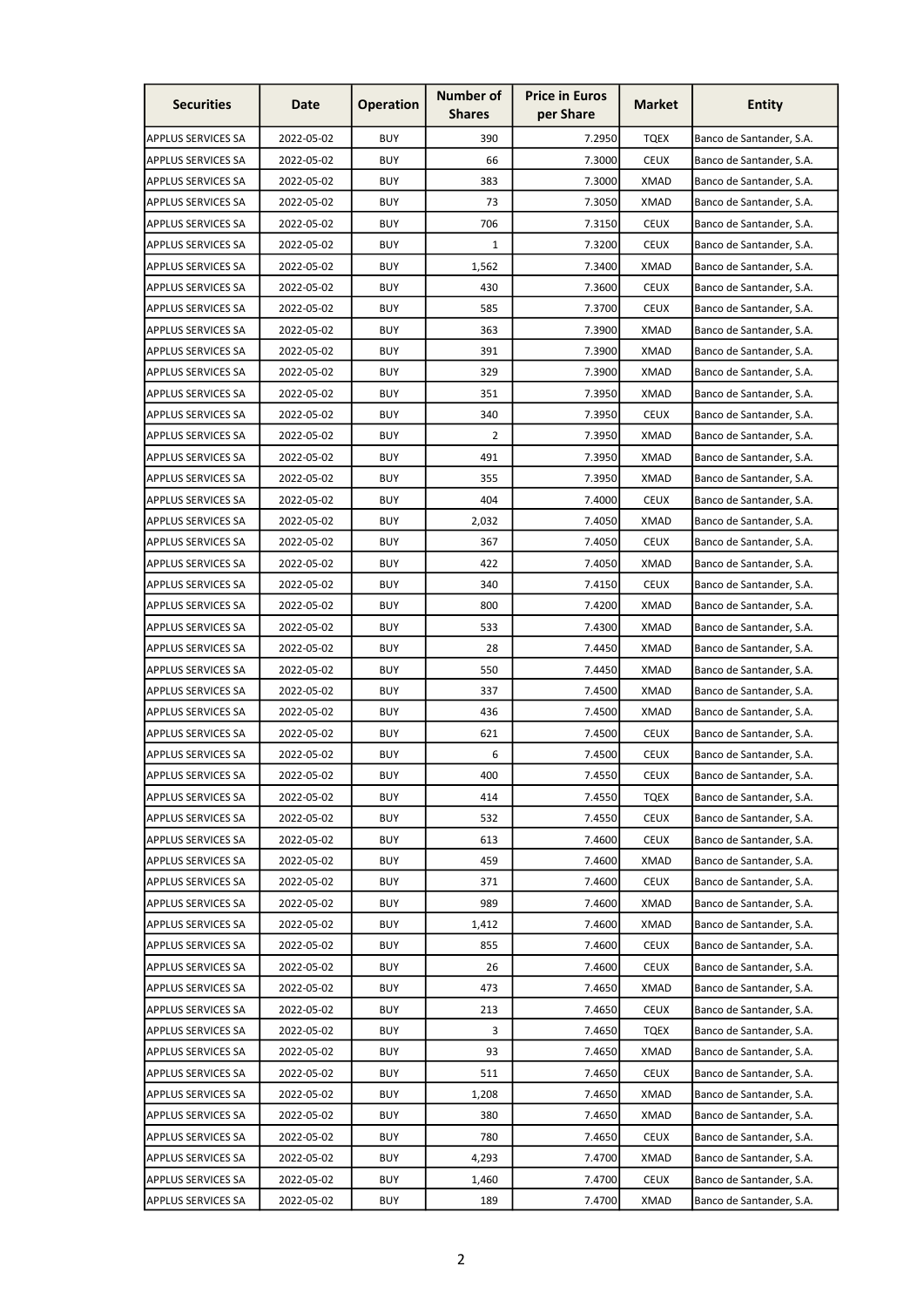| <b>Securities</b>         | Date       | <b>Operation</b> | <b>Number of</b><br><b>Shares</b> | <b>Price in Euros</b><br>per Share | <b>Market</b> | <b>Entity</b>            |
|---------------------------|------------|------------------|-----------------------------------|------------------------------------|---------------|--------------------------|
| <b>APPLUS SERVICES SA</b> | 2022-05-02 | <b>BUY</b>       | 389                               | 7.4700                             | <b>CEUX</b>   | Banco de Santander, S.A. |
| APPLUS SERVICES SA        | 2022-05-02 | <b>BUY</b>       | 1,293                             | 7.4700                             | <b>XMAD</b>   | Banco de Santander, S.A. |
| APPLUS SERVICES SA        | 2022-05-02 | <b>BUY</b>       | 370                               | 7.4700                             | XMAD          | Banco de Santander, S.A. |
| APPLUS SERVICES SA        | 2022-05-02 | <b>BUY</b>       | 900                               | 7.4750                             | <b>CEUX</b>   | Banco de Santander, S.A. |
| APPLUS SERVICES SA        | 2022-05-02 | <b>BUY</b>       | 1,150                             | 7.4750                             | <b>CEUX</b>   | Banco de Santander, S.A. |
| <b>APPLUS SERVICES SA</b> | 2022-05-02 | <b>BUY</b>       | 91                                | 7.4750                             | XMAD          | Banco de Santander, S.A. |
| APPLUS SERVICES SA        | 2022-05-02 | <b>BUY</b>       | 570                               | 7.4750                             | <b>XMAD</b>   | Banco de Santander, S.A. |
| <b>APPLUS SERVICES SA</b> | 2022-05-02 | <b>BUY</b>       | 634                               | 7.4750                             | XMAD          | Banco de Santander, S.A. |
| APPLUS SERVICES SA        | 2022-05-02 | BUY              | 607                               | 7.4800                             | <b>TQEX</b>   | Banco de Santander, S.A. |
| APPLUS SERVICES SA        | 2022-05-02 | BUY              | 100                               | 7.4800                             | <b>XMAD</b>   | Banco de Santander, S.A. |
| <b>APPLUS SERVICES SA</b> | 2022-05-02 | BUY              | 699                               | 7.4800                             | <b>XMAD</b>   | Banco de Santander, S.A. |
| APPLUS SERVICES SA        | 2022-05-02 | <b>BUY</b>       | 368                               | 7.4800                             | <b>CEUX</b>   | Banco de Santander, S.A. |
| APPLUS SERVICES SA        | 2022-05-02 | <b>BUY</b>       | 577                               | 7.4800                             | <b>XMAD</b>   | Banco de Santander, S.A. |
| APPLUS SERVICES SA        | 2022-05-02 | <b>BUY</b>       | 770                               | 7.4800                             | XMAD          | Banco de Santander, S.A. |
| <b>APPLUS SERVICES SA</b> | 2022-05-02 | <b>BUY</b>       | 412                               | 7.4800                             | XMAD          | Banco de Santander, S.A. |
| APPLUS SERVICES SA        | 2022-05-02 | <b>BUY</b>       | 356                               | 7.4850                             | <b>XMAD</b>   | Banco de Santander, S.A. |
| APPLUS SERVICES SA        | 2022-05-02 | <b>BUY</b>       | 883                               | 7.4850                             | <b>CEUX</b>   | Banco de Santander, S.A. |
| <b>APPLUS SERVICES SA</b> | 2022-05-02 | <b>BUY</b>       | 1,009                             | 7.4850                             | <b>XMAD</b>   | Banco de Santander, S.A. |
| <b>APPLUS SERVICES SA</b> | 2022-05-02 | <b>BUY</b>       | 119                               | 7.4850                             | XMAD          | Banco de Santander, S.A. |
| APPLUS SERVICES SA        | 2022-05-02 | <b>BUY</b>       | 225                               | 7.4900                             | <b>CEUX</b>   | Banco de Santander, S.A. |
| APPLUS SERVICES SA        | 2022-05-02 | <b>BUY</b>       | 154                               | 7.4900                             | <b>XMAD</b>   | Banco de Santander, S.A. |
| <b>APPLUS SERVICES SA</b> | 2022-05-02 | <b>BUY</b>       | 558                               | 7.4900                             | <b>CEUX</b>   | Banco de Santander, S.A. |
| APPLUS SERVICES SA        | 2022-05-02 | <b>BUY</b>       | 1,778                             | 7.4900                             | XMAD          | Banco de Santander, S.A. |
| APPLUS SERVICES SA        | 2022-05-02 | BUY              | 164                               | 7.4900                             | <b>TQEX</b>   | Banco de Santander, S.A. |
| APPLUS SERVICES SA        | 2022-05-02 | <b>BUY</b>       | 439                               | 7.4900                             | <b>XMAD</b>   | Banco de Santander, S.A. |
| <b>APPLUS SERVICES SA</b> | 2022-05-02 | BUY              | 49                                | 7.4900                             | <b>CEUX</b>   | Banco de Santander, S.A. |
| APPLUS SERVICES SA        | 2022-05-02 | BUY              | 250                               | 7.4950                             | <b>CEUX</b>   | Banco de Santander, S.A. |
| APPLUS SERVICES SA        | 2022-05-02 | <b>BUY</b>       | 465                               | 7.4950                             | <b>XMAD</b>   | Banco de Santander, S.A. |
| APPLUS SERVICES SA        | 2022-05-02 | <b>BUY</b>       | 280                               | 7.4950                             | <b>XMAD</b>   | Banco de Santander, S.A. |
| <b>APPLUS SERVICES SA</b> | 2022-05-03 | <b>BUY</b>       | 650                               | 7.4750                             | <b>CEUX</b>   | Banco de Santander, S.A. |
| <b>APPLUS SERVICES SA</b> | 2022-05-03 | <b>BUY</b>       | 397                               | 7.4800                             | <b>XMAD</b>   | Banco de Santander, S.A. |
| APPLUS SERVICES SA        | 2022-05-03 | <b>BUY</b>       | 632                               | 7.4800                             | <b>CEUX</b>   | Banco de Santander, S.A. |
| <b>APPLUS SERVICES SA</b> | 2022-05-03 | BUY              | 364                               | 7.4800                             | TQEX          | Banco de Santander, S.A. |
| APPLUS SERVICES SA        | 2022-05-03 | BUY              | 62                                | 7.4800                             | <b>TQEX</b>   | Banco de Santander, S.A. |
| APPLUS SERVICES SA        | 2022-05-03 | BUY              | 344                               | 7.4850                             | <b>XMAD</b>   | Banco de Santander, S.A. |
| <b>APPLUS SERVICES SA</b> | 2022-05-03 | BUY              | 1,551                             | 7.4900                             | <b>XMAD</b>   | Banco de Santander, S.A. |
| APPLUS SERVICES SA        | 2022-05-03 | BUY              | 389                               | 7.4950                             | <b>CEUX</b>   | Banco de Santander, S.A. |
| <b>APPLUS SERVICES SA</b> | 2022-05-03 | BUY              | 604                               | 7.4950                             | XMAD          | Banco de Santander, S.A. |
| APPLUS SERVICES SA        | 2022-05-03 | <b>BUY</b>       | 859                               | 7.4950                             | <b>CEUX</b>   | Banco de Santander, S.A. |
| <b>APPLUS SERVICES SA</b> | 2022-05-03 | BUY              | 15                                | 7.4950                             | <b>CEUX</b>   | Banco de Santander, S.A. |
| APPLUS SERVICES SA        | 2022-05-03 | BUY              | 601                               | 7.4950                             | <b>CEUX</b>   | Banco de Santander, S.A. |
| <b>APPLUS SERVICES SA</b> | 2022-05-03 | BUY              | 962                               | 7.4950                             | XMAD          | Banco de Santander, S.A. |
| APPLUS SERVICES SA        | 2022-05-03 | <b>BUY</b>       | 90                                | 7.5000                             | <b>CEUX</b>   | Banco de Santander, S.A. |
| APPLUS SERVICES SA        | 2022-05-03 | BUY              | 619                               | 7.5000                             | XMAD          | Banco de Santander, S.A. |
| <b>APPLUS SERVICES SA</b> | 2022-05-03 | BUY              | 534                               | 7.5000                             | <b>CEUX</b>   | Banco de Santander, S.A. |
| APPLUS SERVICES SA        | 2022-05-03 | <b>BUY</b>       | 658                               | 7.5000                             | <b>CEUX</b>   | Banco de Santander, S.A. |
| <b>APPLUS SERVICES SA</b> | 2022-05-03 | <b>BUY</b>       | 208                               | 7.5000                             | XMAD          | Banco de Santander, S.A. |
| APPLUS SERVICES SA        | 2022-05-03 | BUY              | 298                               | 7.5000                             | XMAD          | Banco de Santander, S.A. |
| <b>APPLUS SERVICES SA</b> | 2022-05-03 | BUY              | 969                               | 7.5000                             | <b>XMAD</b>   | Banco de Santander, S.A. |
| APPLUS SERVICES SA        | 2022-05-03 | <b>BUY</b>       | 1,541                             | 7.5000                             | <b>XMAD</b>   | Banco de Santander, S.A. |
| APPLUS SERVICES SA        | 2022-05-03 | BUY              | 1                                 | 7.5050                             | XMAD          | Banco de Santander, S.A. |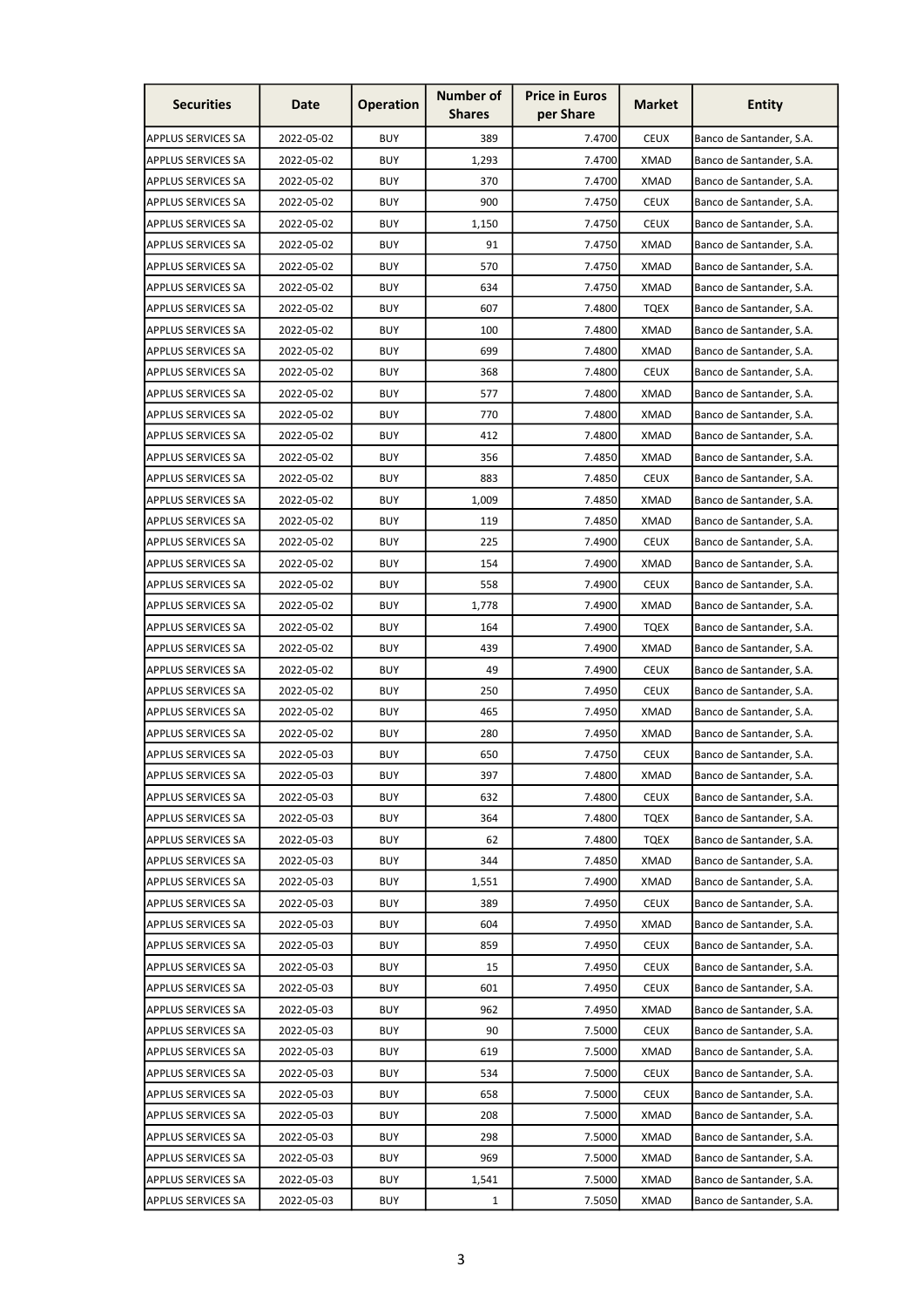| <b>Securities</b>         | Date       | <b>Operation</b> | <b>Number of</b><br><b>Shares</b> | <b>Price in Euros</b><br>per Share | <b>Market</b> | <b>Entity</b>            |
|---------------------------|------------|------------------|-----------------------------------|------------------------------------|---------------|--------------------------|
| <b>APPLUS SERVICES SA</b> | 2022-05-03 | <b>BUY</b>       | 538                               | 7.5050                             | <b>XMAD</b>   | Banco de Santander, S.A. |
| APPLUS SERVICES SA        | 2022-05-03 | <b>BUY</b>       | 773                               | 7.5050                             | <b>XMAD</b>   | Banco de Santander, S.A. |
| APPLUS SERVICES SA        | 2022-05-03 | <b>BUY</b>       | 155                               | 7.5050                             | XMAD          | Banco de Santander, S.A. |
| APPLUS SERVICES SA        | 2022-05-03 | <b>BUY</b>       | 15                                | 7.5050                             | <b>XMAD</b>   | Banco de Santander, S.A. |
| APPLUS SERVICES SA        | 2022-05-03 | <b>BUY</b>       | 573                               | 7.5050                             | <b>XMAD</b>   | Banco de Santander, S.A. |
| <b>APPLUS SERVICES SA</b> | 2022-05-03 | <b>BUY</b>       | 936                               | 7.5050                             | <b>XMAD</b>   | Banco de Santander, S.A. |
| APPLUS SERVICES SA        | 2022-05-03 | <b>BUY</b>       | 126                               | 7.5050                             | <b>XMAD</b>   | Banco de Santander, S.A. |
| <b>APPLUS SERVICES SA</b> | 2022-05-03 | <b>BUY</b>       | 2,349                             | 7.5050                             | XMAD          | Banco de Santander, S.A. |
| APPLUS SERVICES SA        | 2022-05-03 | BUY              | 1,372                             | 7.5050                             | XMAD          | Banco de Santander, S.A. |
| APPLUS SERVICES SA        | 2022-05-03 | BUY              | 367                               | 7.5050                             | <b>XMAD</b>   | Banco de Santander, S.A. |
| <b>APPLUS SERVICES SA</b> | 2022-05-03 | BUY              | 542                               | 7.5100                             | <b>XMAD</b>   | Banco de Santander, S.A. |
| APPLUS SERVICES SA        | 2022-05-03 | <b>BUY</b>       | 328                               | 7.5100                             | <b>XMAD</b>   | Banco de Santander, S.A. |
| APPLUS SERVICES SA        | 2022-05-03 | <b>BUY</b>       | 1,244                             | 7.5100                             | <b>XMAD</b>   | Banco de Santander, S.A. |
| APPLUS SERVICES SA        | 2022-05-03 | <b>BUY</b>       | 502                               | 7.5100                             | XMAD          | Banco de Santander, S.A. |
| <b>APPLUS SERVICES SA</b> | 2022-05-03 | <b>BUY</b>       | 1,030                             | 7.5100                             | XMAD          | Banco de Santander, S.A. |
| APPLUS SERVICES SA        | 2022-05-03 | <b>BUY</b>       | 360                               | 7.5100                             | <b>XMAD</b>   | Banco de Santander, S.A. |
| APPLUS SERVICES SA        | 2022-05-03 | <b>BUY</b>       | 309                               | 7.5100                             | <b>CEUX</b>   | Banco de Santander, S.A. |
| <b>APPLUS SERVICES SA</b> | 2022-05-03 | <b>BUY</b>       | 98                                | 7.5100                             | <b>CEUX</b>   | Banco de Santander, S.A. |
| <b>APPLUS SERVICES SA</b> | 2022-05-03 | <b>BUY</b>       | 170                               | 7.5100                             | <b>CEUX</b>   | Banco de Santander, S.A. |
| APPLUS SERVICES SA        | 2022-05-03 | <b>BUY</b>       | 705                               | 7.5100                             | <b>CEUX</b>   | Banco de Santander, S.A. |
| APPLUS SERVICES SA        | 2022-05-03 | <b>BUY</b>       | 166                               | 7.5100                             | <b>CEUX</b>   | Banco de Santander, S.A. |
| <b>APPLUS SERVICES SA</b> | 2022-05-03 | <b>BUY</b>       | 362                               | 7.5150                             | <b>CEUX</b>   | Banco de Santander, S.A. |
| APPLUS SERVICES SA        | 2022-05-03 | <b>BUY</b>       | 1,314                             | 7.5150                             | <b>CEUX</b>   | Banco de Santander, S.A. |
| APPLUS SERVICES SA        | 2022-05-03 | BUY              | 499                               | 7.5150                             | <b>CEUX</b>   | Banco de Santander, S.A. |
| APPLUS SERVICES SA        | 2022-05-03 | <b>BUY</b>       | 416                               | 7.5200                             | <b>CEUX</b>   | Banco de Santander, S.A. |
| <b>APPLUS SERVICES SA</b> | 2022-05-03 | BUY              | 815                               | 7.5200                             | <b>CEUX</b>   | Banco de Santander, S.A. |
| APPLUS SERVICES SA        | 2022-05-03 | BUY              | 378                               | 7.5200                             | XMAD          | Banco de Santander, S.A. |
| APPLUS SERVICES SA        | 2022-05-03 | <b>BUY</b>       | 1,150                             | 7.5200                             | <b>CEUX</b>   | Banco de Santander, S.A. |
| APPLUS SERVICES SA        | 2022-05-03 | <b>BUY</b>       | 1,730                             | 7.5200                             | XMAD          | Banco de Santander, S.A. |
| <b>APPLUS SERVICES SA</b> | 2022-05-03 | BUY              | 74                                | 7.5200                             | XMAD          | Banco de Santander, S.A. |
| <b>APPLUS SERVICES SA</b> | 2022-05-03 | <b>BUY</b>       | 218                               | 7.5200                             | <b>XMAD</b>   | Banco de Santander, S.A. |
| APPLUS SERVICES SA        | 2022-05-03 | <b>BUY</b>       | 406                               | 7.5200                             | <b>XMAD</b>   | Banco de Santander, S.A. |
| APPLUS SERVICES SA        | 2022-05-03 | BUY              | 42                                | 7.5200                             | <b>CEUX</b>   | Banco de Santander, S.A. |
| APPLUS SERVICES SA        | 2022-05-03 | BUY              | 34                                | 7.5250                             | XMAD          | Banco de Santander, S.A. |
| APPLUS SERVICES SA        | 2022-05-03 | <b>BUY</b>       | 679                               | 7.5250                             | <b>CEUX</b>   | Banco de Santander, S.A. |
| <b>APPLUS SERVICES SA</b> | 2022-05-03 | BUY              | 36                                | 7.5250                             | <b>CEUX</b>   | Banco de Santander, S.A. |
| APPLUS SERVICES SA        | 2022-05-03 | BUY              | 126                               | 7.5250                             | <b>CEUX</b>   | Banco de Santander, S.A. |
| <b>APPLUS SERVICES SA</b> | 2022-05-03 | BUY              | 322                               | 7.5250                             | XMAD          | Banco de Santander, S.A. |
| APPLUS SERVICES SA        | 2022-05-03 | <b>BUY</b>       | 1,077                             | 7.5250                             | <b>XMAD</b>   | Banco de Santander, S.A. |
| APPLUS SERVICES SA        | 2022-05-03 | <b>BUY</b>       | 2,613                             | 7.5250                             | <b>XMAD</b>   | Banco de Santander, S.A. |
| APPLUS SERVICES SA        | 2022-05-03 | BUY              | 998                               | 7.5300                             | <b>CEUX</b>   | Banco de Santander, S.A. |
| <b>APPLUS SERVICES SA</b> | 2022-05-03 | BUY              | 556                               | 7.5300                             | <b>TQEX</b>   | Banco de Santander, S.A. |
| APPLUS SERVICES SA        | 2022-05-03 | <b>BUY</b>       | 9                                 | 7.5300                             | <b>XMAD</b>   | Banco de Santander, S.A. |
| APPLUS SERVICES SA        | 2022-05-03 | BUY              | 2,120                             | 7.5300                             | <b>XMAD</b>   | Banco de Santander, S.A. |
| <b>APPLUS SERVICES SA</b> | 2022-05-03 | BUY              | 65                                | 7.5350                             | XMAD          | Banco de Santander, S.A. |
| APPLUS SERVICES SA        | 2022-05-03 | <b>BUY</b>       | 145                               | 7.5350                             | <b>XMAD</b>   | Banco de Santander, S.A. |
| <b>APPLUS SERVICES SA</b> | 2022-05-03 | <b>BUY</b>       | 160                               | 7.5350                             | XMAD          | Banco de Santander, S.A. |
| APPLUS SERVICES SA        | 2022-05-03 | BUY              | 571                               | 7.5400                             | XMAD          | Banco de Santander, S.A. |
| <b>APPLUS SERVICES SA</b> | 2022-05-03 | BUY              | 43                                | 7.5400                             | <b>CEUX</b>   | Banco de Santander, S.A. |
| APPLUS SERVICES SA        | 2022-05-03 | <b>BUY</b>       | 507                               | 7.5400                             | <b>CEUX</b>   | Banco de Santander, S.A. |
| APPLUS SERVICES SA        | 2022-05-03 | BUY              | 2,172                             | 7.5400                             | XMAD          | Banco de Santander, S.A. |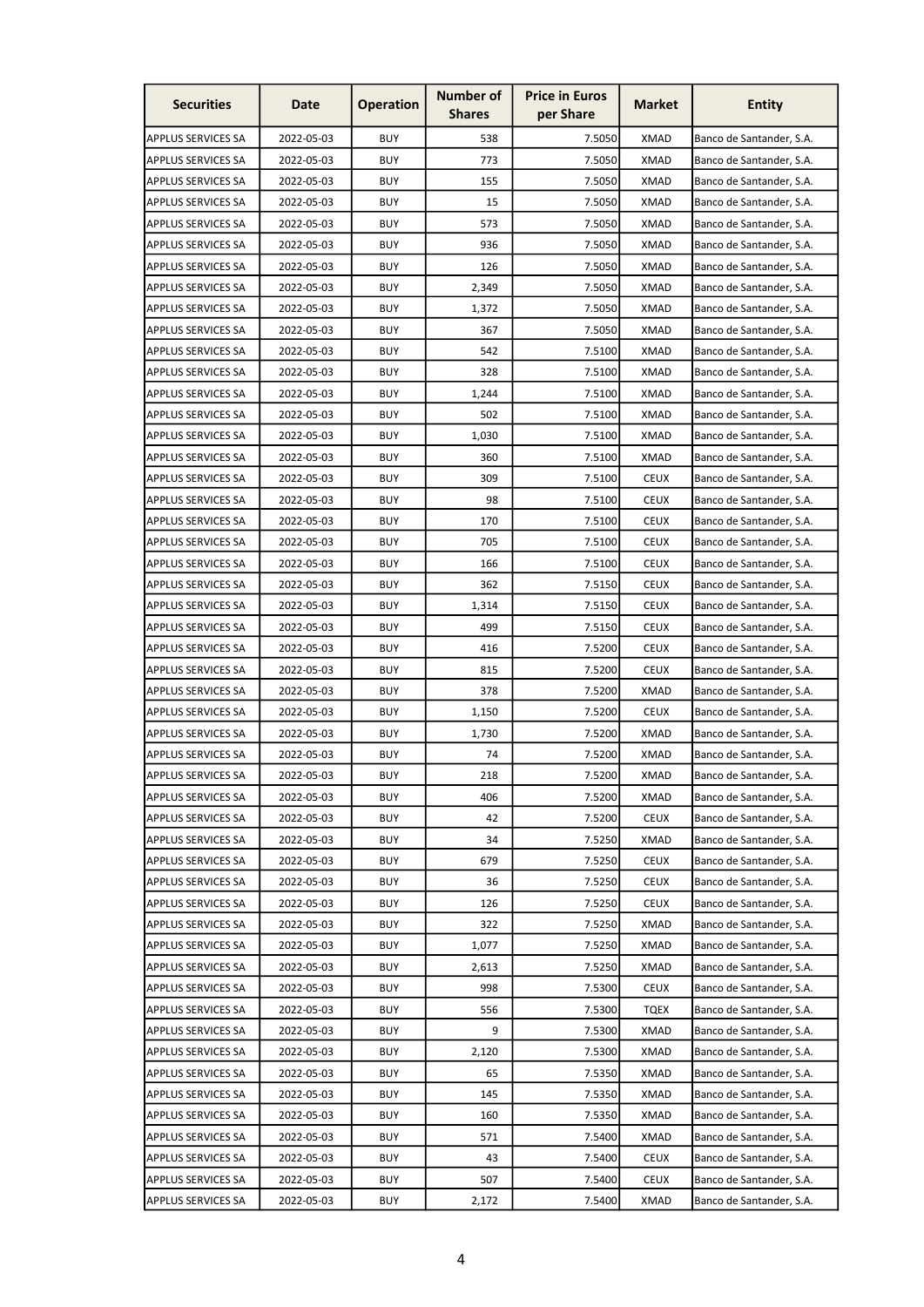| <b>Securities</b>         | Date       | <b>Operation</b> | <b>Number of</b><br><b>Shares</b> | <b>Price in Euros</b><br>per Share | <b>Market</b> | <b>Entity</b>            |
|---------------------------|------------|------------------|-----------------------------------|------------------------------------|---------------|--------------------------|
| APPLUS SERVICES SA        | 2022-05-03 | <b>BUY</b>       | 46                                | 7.5400                             | <b>CEUX</b>   | Banco de Santander, S.A. |
| APPLUS SERVICES SA        | 2022-05-03 | <b>BUY</b>       | 83                                | 7.5400                             | <b>CEUX</b>   | Banco de Santander, S.A. |
| APPLUS SERVICES SA        | 2022-05-03 | <b>BUY</b>       | 362                               | 7.5400                             | <b>CEUX</b>   | Banco de Santander, S.A. |
| APPLUS SERVICES SA        | 2022-05-03 | <b>BUY</b>       | 298                               | 7.5400                             | <b>CEUX</b>   | Banco de Santander, S.A. |
| APPLUS SERVICES SA        | 2022-05-03 | <b>BUY</b>       | 14                                | 7.5400                             | <b>CEUX</b>   | Banco de Santander, S.A. |
| <b>APPLUS SERVICES SA</b> | 2022-05-03 | <b>BUY</b>       | 429                               | 7.5400                             | <b>TQEX</b>   | Banco de Santander, S.A. |
| APPLUS SERVICES SA        | 2022-05-03 | <b>BUY</b>       | 11                                | 7.5400                             | XMAD          | Banco de Santander, S.A. |
| <b>APPLUS SERVICES SA</b> | 2022-05-03 | <b>BUY</b>       | 80                                | 7.5400                             | XMAD          | Banco de Santander, S.A. |
| APPLUS SERVICES SA        | 2022-05-03 | BUY              | 332                               | 7.5450                             | <b>CEUX</b>   | Banco de Santander, S.A. |
| APPLUS SERVICES SA        | 2022-05-03 | BUY              | 646                               | 7.5450                             | <b>XMAD</b>   | Banco de Santander, S.A. |
| <b>APPLUS SERVICES SA</b> | 2022-05-03 | BUY              | 332                               | 7.5450                             | <b>XMAD</b>   | Banco de Santander, S.A. |
| APPLUS SERVICES SA        | 2022-05-03 | <b>BUY</b>       | 337                               | 7.5450                             | <b>XMAD</b>   | Banco de Santander, S.A. |
| APPLUS SERVICES SA        | 2022-05-03 | <b>BUY</b>       | 412                               | 7.5450                             | <b>CEUX</b>   | Banco de Santander, S.A. |
| APPLUS SERVICES SA        | 2022-05-03 | <b>BUY</b>       | 4                                 | 7.5450                             | XMAD          | Banco de Santander, S.A. |
| <b>APPLUS SERVICES SA</b> | 2022-05-03 | <b>BUY</b>       | 399                               | 7.5450                             | <b>CEUX</b>   | Banco de Santander, S.A. |
| APPLUS SERVICES SA        | 2022-05-03 | <b>BUY</b>       | 522                               | 7.5450                             | XMAD          | Banco de Santander, S.A. |
| <b>APPLUS SERVICES SA</b> | 2022-05-03 | <b>BUY</b>       | 907                               | 7.5450                             | <b>XMAD</b>   | Banco de Santander, S.A. |
| <b>APPLUS SERVICES SA</b> | 2022-05-03 | <b>BUY</b>       | 812                               | 7.5500                             | <b>CEUX</b>   | Banco de Santander, S.A. |
| <b>APPLUS SERVICES SA</b> | 2022-05-03 | <b>BUY</b>       | 1,441                             | 7.5500                             | XMAD          | Banco de Santander, S.A. |
| APPLUS SERVICES SA        | 2022-05-03 | <b>BUY</b>       | 1,143                             | 7.5500                             | <b>XMAD</b>   | Banco de Santander, S.A. |
| APPLUS SERVICES SA        | 2022-05-03 | <b>BUY</b>       | 571                               | 7.5500                             | <b>CEUX</b>   | Banco de Santander, S.A. |
| <b>APPLUS SERVICES SA</b> | 2022-05-03 | <b>BUY</b>       | 1,997                             | 7.5500                             | <b>CEUX</b>   | Banco de Santander, S.A. |
| APPLUS SERVICES SA        | 2022-05-03 | <b>BUY</b>       | 605                               | 7.5550                             | <b>TQEX</b>   | Banco de Santander, S.A. |
| APPLUS SERVICES SA        | 2022-05-03 | BUY              | 512                               | 7.5550                             | <b>XMAD</b>   | Banco de Santander, S.A. |
| APPLUS SERVICES SA        | 2022-05-03 | <b>BUY</b>       | 424                               | 7.5600                             | <b>CEUX</b>   | Banco de Santander, S.A. |
| <b>APPLUS SERVICES SA</b> | 2022-05-03 | BUY              | 345                               | 7.5600                             | <b>TQEX</b>   | Banco de Santander, S.A. |
| APPLUS SERVICES SA        | 2022-05-03 | BUY              | 103                               | 7.5600                             | <b>TQEX</b>   | Banco de Santander, S.A. |
| APPLUS SERVICES SA        | 2022-05-03 | <b>BUY</b>       | 947                               | 7.5700                             | <b>CEUX</b>   | Banco de Santander, S.A. |
| APPLUS SERVICES SA        | 2022-05-04 | <b>BUY</b>       | 65                                | 7.4900                             | <b>XMAD</b>   | Banco de Santander, S.A. |
| <b>APPLUS SERVICES SA</b> | 2022-05-04 | <b>BUY</b>       | 13                                | 7.4900                             | <b>TQEX</b>   | Banco de Santander, S.A. |
| APPLUS SERVICES SA        | 2022-05-04 | <b>BUY</b>       | 816                               | 7.4900                             | <b>XMAD</b>   | Banco de Santander, S.A. |
| APPLUS SERVICES SA        | 2022-05-04 | <b>BUY</b>       | 157                               | 7.4900                             | <b>CEUX</b>   | Banco de Santander, S.A. |
| APPLUS SERVICES SA        | 2022-05-04 | BUY              | 164                               | 7.4900                             | TQEX          | Banco de Santander, S.A. |
| <b>APPLUS SERVICES SA</b> | 2022-05-04 | BUY              | 760                               | 7.4900                             | XMAD          | Banco de Santander, S.A. |
| APPLUS SERVICES SA        | 2022-05-04 | BUY              | 488                               | 7.4950                             | <b>CEUX</b>   | Banco de Santander, S.A. |
| <b>APPLUS SERVICES SA</b> | 2022-05-04 | BUY              | 341                               | 7.4950                             | <b>XMAD</b>   | Banco de Santander, S.A. |
| APPLUS SERVICES SA        | 2022-05-04 | BUY              | 424                               | 7.4950                             | <b>XMAD</b>   | Banco de Santander, S.A. |
| <b>APPLUS SERVICES SA</b> | 2022-05-04 | BUY              | 516                               | 7.4950                             | <b>CEUX</b>   | Banco de Santander, S.A. |
| <b>APPLUS SERVICES SA</b> | 2022-05-04 | <b>BUY</b>       | 503                               | 7.5000                             | <b>CEUX</b>   | Banco de Santander, S.A. |
| APPLUS SERVICES SA        | 2022-05-04 | BUY              | 151                               | 7.5000                             | TQEX          | Banco de Santander, S.A. |
| APPLUS SERVICES SA        | 2022-05-04 | BUY              | 130                               | 7.5050                             | XMAD          | Banco de Santander, S.A. |
| <b>APPLUS SERVICES SA</b> | 2022-05-04 | BUY              | 152                               | 7.5050                             | XMAD          | Banco de Santander, S.A. |
| APPLUS SERVICES SA        | 2022-05-04 | <b>BUY</b>       | 200                               | 7.5050                             | <b>XMAD</b>   | Banco de Santander, S.A. |
| APPLUS SERVICES SA        | 2022-05-04 | BUY              | 278                               | 7.5050                             | XMAD          | Banco de Santander, S.A. |
| <b>APPLUS SERVICES SA</b> | 2022-05-04 | BUY              | 419                               | 7.5050                             | <b>XMAD</b>   | Banco de Santander, S.A. |
| APPLUS SERVICES SA        | 2022-05-04 | <b>BUY</b>       | 495                               | 7.5100                             | <b>CEUX</b>   | Banco de Santander, S.A. |
| <b>APPLUS SERVICES SA</b> | 2022-05-04 | BUY              | 294                               | 7.5100                             | <b>XMAD</b>   | Banco de Santander, S.A. |
| APPLUS SERVICES SA        | 2022-05-04 | BUY              | 135                               | 7.5100                             | <b>CEUX</b>   | Banco de Santander, S.A. |
| <b>APPLUS SERVICES SA</b> | 2022-05-04 | BUY              | 482                               | 7.5100                             | <b>CEUX</b>   | Banco de Santander, S.A. |
| APPLUS SERVICES SA        | 2022-05-04 | BUY              | 171                               | 7.5100                             | XMAD          | Banco de Santander, S.A. |
| <b>APPLUS SERVICES SA</b> | 2022-05-04 | BUY              | 385                               | 7.5150                             | XMAD          | Banco de Santander, S.A. |
|                           |            |                  |                                   |                                    |               |                          |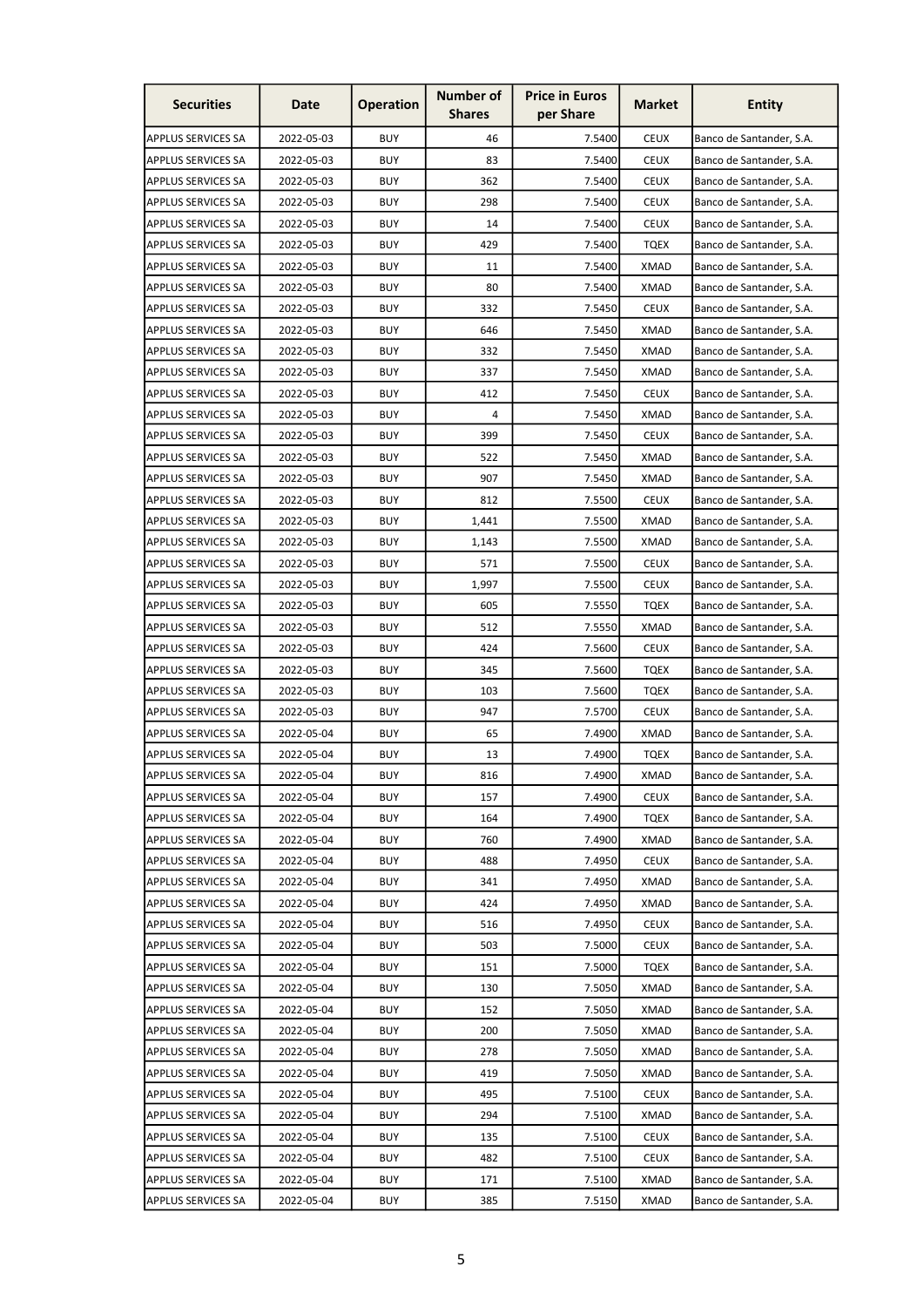| <b>Securities</b>         | Date       | <b>Operation</b> | Number of<br><b>Shares</b> | <b>Price in Euros</b><br>per Share | <b>Market</b> | <b>Entity</b>            |
|---------------------------|------------|------------------|----------------------------|------------------------------------|---------------|--------------------------|
| APPLUS SERVICES SA        | 2022-05-04 | <b>BUY</b>       | 822                        | 7.5150                             | XMAD          | Banco de Santander, S.A. |
| APPLUS SERVICES SA        | 2022-05-04 | <b>BUY</b>       | 81                         | 7.5200                             | <b>CEUX</b>   | Banco de Santander, S.A. |
| APPLUS SERVICES SA        | 2022-05-04 | <b>BUY</b>       | 102                        | 7.5200                             | <b>CEUX</b>   | Banco de Santander, S.A. |
| APPLUS SERVICES SA        | 2022-05-04 | <b>BUY</b>       | 349                        | 7.5200                             | <b>XMAD</b>   | Banco de Santander, S.A. |
| APPLUS SERVICES SA        | 2022-05-04 | <b>BUY</b>       | 344                        | 7.5200                             | <b>CEUX</b>   | Banco de Santander, S.A. |
| <b>APPLUS SERVICES SA</b> | 2022-05-04 | <b>BUY</b>       | 142                        | 7.5200                             | <b>CEUX</b>   | Banco de Santander, S.A. |
| APPLUS SERVICES SA        | 2022-05-04 | <b>BUY</b>       | 247                        | 7.5200                             | <b>XMAD</b>   | Banco de Santander, S.A. |
| <b>APPLUS SERVICES SA</b> | 2022-05-04 | <b>BUY</b>       | 466                        | 7.5200                             | <b>TQEX</b>   | Banco de Santander, S.A. |
| APPLUS SERVICES SA        | 2022-05-04 | <b>BUY</b>       | 251                        | 7.5200                             | <b>XMAD</b>   | Banco de Santander, S.A. |
| APPLUS SERVICES SA        | 2022-05-04 | <b>BUY</b>       | 353                        | 7.5250                             | <b>XMAD</b>   | Banco de Santander, S.A. |
| <b>APPLUS SERVICES SA</b> | 2022-05-04 | <b>BUY</b>       | 102                        | 7.5250                             | <b>CEUX</b>   | Banco de Santander, S.A. |
| APPLUS SERVICES SA        | 2022-05-04 | <b>BUY</b>       | 126                        | 7.5250                             | <b>CEUX</b>   | Banco de Santander, S.A. |
| APPLUS SERVICES SA        | 2022-05-04 | <b>BUY</b>       | 81                         | 7.5250                             | <b>CEUX</b>   | Banco de Santander, S.A. |
| APPLUS SERVICES SA        | 2022-05-04 | BUY              | 68                         | 7.5250                             | <b>CEUX</b>   | Banco de Santander, S.A. |
| <b>APPLUS SERVICES SA</b> | 2022-05-04 | <b>BUY</b>       | 246                        | 7.5250                             | XMAD          | Banco de Santander, S.A. |
| APPLUS SERVICES SA        | 2022-05-04 | <b>BUY</b>       | 560                        | 7.5250                             | <b>CEUX</b>   | Banco de Santander, S.A. |
| APPLUS SERVICES SA        | 2022-05-04 | <b>BUY</b>       | 114                        | 7.5250                             | <b>TQEX</b>   | Banco de Santander, S.A. |
| <b>APPLUS SERVICES SA</b> | 2022-05-04 | <b>BUY</b>       | 319                        | 7.5250                             | <b>XMAD</b>   | Banco de Santander, S.A. |
| <b>APPLUS SERVICES SA</b> | 2022-05-04 | <b>BUY</b>       | 757                        | 7.5250                             | XMAD          | Banco de Santander, S.A. |
| APPLUS SERVICES SA        | 2022-05-04 | <b>BUY</b>       | 272                        | 7.5250                             | <b>XMAD</b>   | Banco de Santander, S.A. |
| APPLUS SERVICES SA        | 2022-05-04 | <b>BUY</b>       | 526                        | 7.5250                             | <b>XMAD</b>   | Banco de Santander, S.A. |
| <b>APPLUS SERVICES SA</b> | 2022-05-04 | <b>BUY</b>       | 173                        | 7.5250                             | <b>XMAD</b>   | Banco de Santander, S.A. |
| APPLUS SERVICES SA        | 2022-05-04 | <b>BUY</b>       | 29                         | 7.5250                             | <b>XMAD</b>   | Banco de Santander, S.A. |
| APPLUS SERVICES SA        | 2022-05-04 | <b>BUY</b>       | 263                        | 7.5250                             | XMAD          | Banco de Santander, S.A. |
| <b>APPLUS SERVICES SA</b> | 2022-05-04 | <b>BUY</b>       | 765                        | 7.5250                             | <b>XMAD</b>   | Banco de Santander, S.A. |
| <b>APPLUS SERVICES SA</b> | 2022-05-04 | <b>BUY</b>       | 371                        | 7.5250                             | <b>CEUX</b>   | Banco de Santander, S.A. |
| APPLUS SERVICES SA        | 2022-05-04 | <b>BUY</b>       | 326                        | 7.5250                             | <b>TQEX</b>   | Banco de Santander, S.A. |
| APPLUS SERVICES SA        | 2022-05-04 | <b>BUY</b>       | 148                        | 7.5250                             | <b>CEUX</b>   | Banco de Santander, S.A. |
| APPLUS SERVICES SA        | 2022-05-04 | <b>BUY</b>       | 87                         | 7.5250                             | TQEX          | Banco de Santander, S.A. |
| <b>APPLUS SERVICES SA</b> | 2022-05-04 | <b>BUY</b>       | 597                        | 7.5250                             | <b>XMAD</b>   | Banco de Santander, S.A. |
| <b>APPLUS SERVICES SA</b> | 2022-05-04 | <b>BUY</b>       | 158                        | 7.5250                             | <b>XMAD</b>   | Banco de Santander, S.A. |
| APPLUS SERVICES SA        | 2022-05-04 | <b>BUY</b>       | 124                        | 7.5250                             | <b>XMAD</b>   | Banco de Santander, S.A. |
| APPLUS SERVICES SA        | 2022-05-04 | <b>BUY</b>       | 148                        | 7.5250                             | XMAD          | Banco de Santander, S.A. |
| APPLUS SERVICES SA        | 2022-05-04 | <b>BUY</b>       | 134                        | 7.5250                             | <b>XMAD</b>   | Banco de Santander, S.A. |
| APPLUS SERVICES SA        | 2022-05-04 | <b>BUY</b>       | 146                        | 7.5250                             | <b>XMAD</b>   | Banco de Santander, S.A. |
| <b>APPLUS SERVICES SA</b> | 2022-05-04 | <b>BUY</b>       | 458                        | 7.5300                             | <b>CEUX</b>   | Banco de Santander, S.A. |
| APPLUS SERVICES SA        | 2022-05-04 | <b>BUY</b>       | 1,037                      | 7.5300                             | <b>XMAD</b>   | Banco de Santander, S.A. |
| <b>APPLUS SERVICES SA</b> | 2022-05-04 | <b>BUY</b>       | 545                        | 7.5300                             | <b>XMAD</b>   | Banco de Santander, S.A. |
| APPLUS SERVICES SA        | 2022-05-04 | <b>BUY</b>       | 99                         | 7.5300                             | <b>CEUX</b>   | Banco de Santander, S.A. |
| APPLUS SERVICES SA        | 2022-05-04 | <b>BUY</b>       | 766                        | 7.5300                             | <b>CEUX</b>   | Banco de Santander, S.A. |
| APPLUS SERVICES SA        | 2022-05-04 | <b>BUY</b>       | 726                        | 7.5300                             | XMAD          | Banco de Santander, S.A. |
| <b>APPLUS SERVICES SA</b> | 2022-05-04 | <b>BUY</b>       | 642                        | 7.5300                             | <b>XMAD</b>   | Banco de Santander, S.A. |
| APPLUS SERVICES SA        | 2022-05-04 | <b>BUY</b>       | 112                        | 7.5300                             | <b>XMAD</b>   | Banco de Santander, S.A. |
| APPLUS SERVICES SA        | 2022-05-04 | <b>BUY</b>       | 784                        | 7.5300                             | <b>CEUX</b>   | Banco de Santander, S.A. |
| <b>APPLUS SERVICES SA</b> | 2022-05-04 | <b>BUY</b>       | 1,584                      | 7.5300                             | <b>CEUX</b>   | Banco de Santander, S.A. |
| APPLUS SERVICES SA        | 2022-05-04 | <b>BUY</b>       | 55                         | 7.5300                             | <b>XMAD</b>   | Banco de Santander, S.A. |
| APPLUS SERVICES SA        | 2022-05-04 | <b>BUY</b>       | 144                        | 7.5350                             | <b>XMAD</b>   | Banco de Santander, S.A. |
| APPLUS SERVICES SA        | 2022-05-04 | <b>BUY</b>       | 307                        | 7.5350                             | <b>XMAD</b>   | Banco de Santander, S.A. |
| <b>APPLUS SERVICES SA</b> | 2022-05-04 | <b>BUY</b>       | 394                        | 7.5350                             | <b>XMAD</b>   | Banco de Santander, S.A. |
| APPLUS SERVICES SA        | 2022-05-04 | <b>BUY</b>       | 964                        | 7.5350                             | <b>CEUX</b>   | Banco de Santander, S.A. |
| <b>APPLUS SERVICES SA</b> | 2022-05-04 | BUY              | 379                        | 7.5350                             | XMAD          | Banco de Santander, S.A. |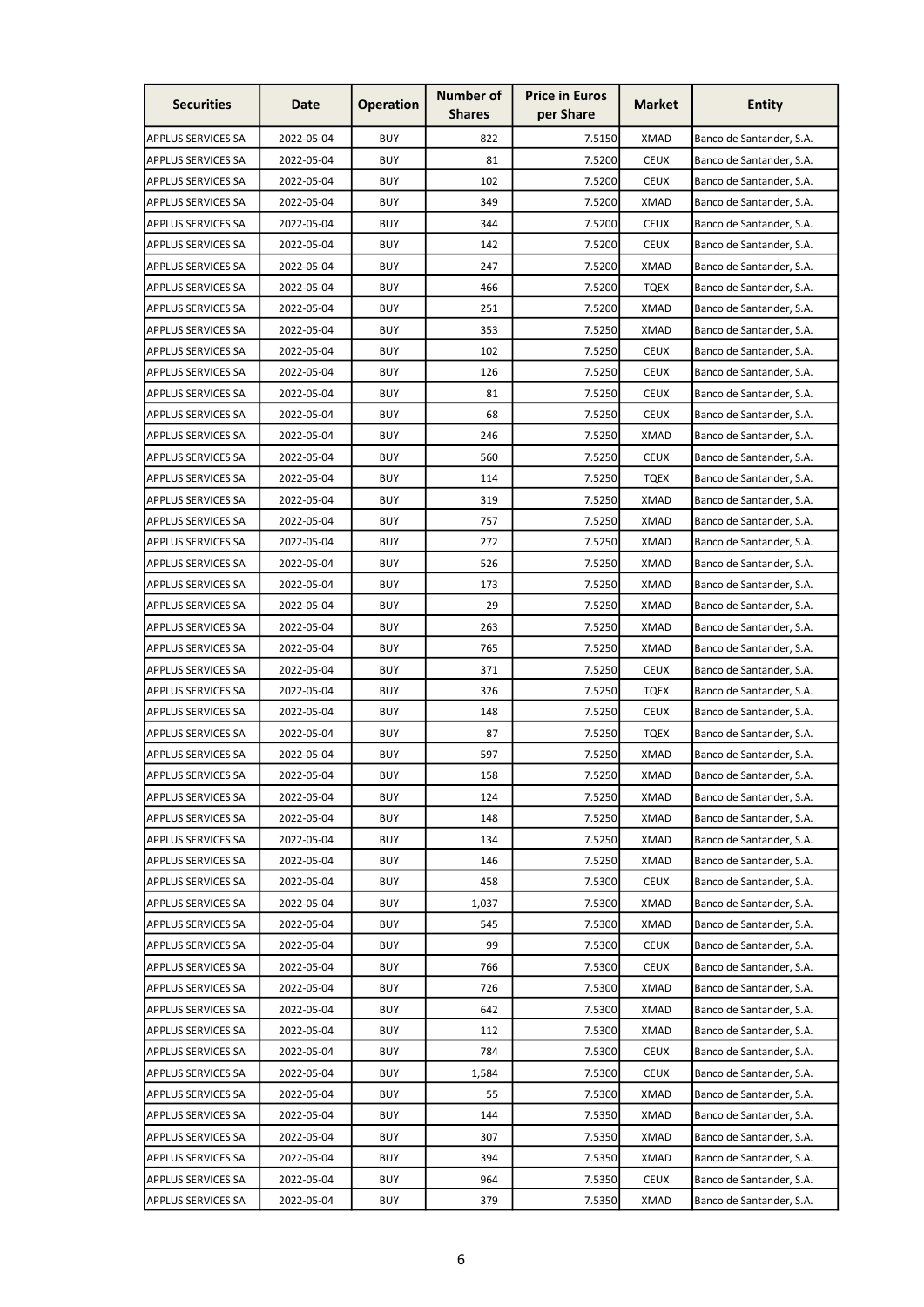| <b>Securities</b>         | Date       | <b>Operation</b> | <b>Number of</b><br><b>Shares</b> | <b>Price in Euros</b><br>per Share | <b>Market</b> | <b>Entity</b>            |
|---------------------------|------------|------------------|-----------------------------------|------------------------------------|---------------|--------------------------|
| APPLUS SERVICES SA        | 2022-05-04 | <b>BUY</b>       | 199                               | 7.5350                             | <b>XMAD</b>   | Banco de Santander, S.A. |
| APPLUS SERVICES SA        | 2022-05-04 | <b>BUY</b>       | 175                               | 7.5350                             | <b>XMAD</b>   | Banco de Santander, S.A. |
| APPLUS SERVICES SA        | 2022-05-04 | <b>BUY</b>       | 204                               | 7.5350                             | <b>CEUX</b>   | Banco de Santander, S.A. |
| APPLUS SERVICES SA        | 2022-05-04 | <b>BUY</b>       | 282                               | 7.5350                             | <b>CEUX</b>   | Banco de Santander, S.A. |
| APPLUS SERVICES SA        | 2022-05-04 | <b>BUY</b>       | 211                               | 7.5400                             | <b>XMAD</b>   | Banco de Santander, S.A. |
| <b>APPLUS SERVICES SA</b> | 2022-05-04 | <b>BUY</b>       | 163                               | 7.5400                             | <b>XMAD</b>   | Banco de Santander, S.A. |
| APPLUS SERVICES SA        | 2022-05-04 | <b>BUY</b>       | 134                               | 7.5450                             | <b>CEUX</b>   | Banco de Santander, S.A. |
| <b>APPLUS SERVICES SA</b> | 2022-05-04 | <b>BUY</b>       | 645                               | 7.5450                             | <b>CEUX</b>   | Banco de Santander, S.A. |
| APPLUS SERVICES SA        | 2022-05-04 | BUY              | 601                               | 7.5450                             | XMAD          | Banco de Santander, S.A. |
| APPLUS SERVICES SA        | 2022-05-04 | BUY              | 1,014                             | 7.5450                             | <b>CEUX</b>   | Banco de Santander, S.A. |
| <b>APPLUS SERVICES SA</b> | 2022-05-04 | BUY              | 962                               | 7.5450                             | <b>XMAD</b>   | Banco de Santander, S.A. |
| APPLUS SERVICES SA        | 2022-05-04 | <b>BUY</b>       | 194                               | 7.5450                             | <b>XMAD</b>   | Banco de Santander, S.A. |
| APPLUS SERVICES SA        | 2022-05-04 | <b>BUY</b>       | 1,003                             | 7.5500                             | <b>XMAD</b>   | Banco de Santander, S.A. |
| APPLUS SERVICES SA        | 2022-05-04 | <b>BUY</b>       | 1,015                             | 7.5500                             | <b>XMAD</b>   | Banco de Santander, S.A. |
| <b>APPLUS SERVICES SA</b> | 2022-05-04 | <b>BUY</b>       | 556                               | 7.5500                             | XMAD          | Banco de Santander, S.A. |
| APPLUS SERVICES SA        | 2022-05-04 | <b>BUY</b>       | 862                               | 7.5500                             | <b>CEUX</b>   | Banco de Santander, S.A. |
| APPLUS SERVICES SA        | 2022-05-04 | <b>BUY</b>       | 624                               | 7.5500                             | <b>XMAD</b>   | Banco de Santander, S.A. |
| <b>APPLUS SERVICES SA</b> | 2022-05-04 | <b>BUY</b>       | 1,095                             | 7.5500                             | <b>XMAD</b>   | Banco de Santander, S.A. |
| <b>APPLUS SERVICES SA</b> | 2022-05-04 | <b>BUY</b>       | 88                                | 7.5500                             | <b>CEUX</b>   | Banco de Santander, S.A. |
| APPLUS SERVICES SA        | 2022-05-04 | <b>BUY</b>       | 339                               | 7.5500                             | <b>XMAD</b>   | Banco de Santander, S.A. |
| APPLUS SERVICES SA        | 2022-05-04 | <b>BUY</b>       | 553                               | 7.5500                             | <b>XMAD</b>   | Banco de Santander, S.A. |
| <b>APPLUS SERVICES SA</b> | 2022-05-04 | <b>BUY</b>       | 167                               | 7.5500                             | <b>TQEX</b>   | Banco de Santander, S.A. |
| APPLUS SERVICES SA        | 2022-05-04 | <b>BUY</b>       | 66                                | 7.5500                             | <b>CEUX</b>   | Banco de Santander, S.A. |
| APPLUS SERVICES SA        | 2022-05-04 | BUY              | 3,765                             | 7.5500                             | <b>XMAD</b>   | Banco de Santander, S.A. |
| APPLUS SERVICES SA        | 2022-05-04 | <b>BUY</b>       | 487                               | 7.5550                             | <b>XMAD</b>   | Banco de Santander, S.A. |
| <b>APPLUS SERVICES SA</b> | 2022-05-04 | BUY              | 46                                | 7.5550                             | <b>CEUX</b>   | Banco de Santander, S.A. |
| APPLUS SERVICES SA        | 2022-05-04 | BUY              | 1,840                             | 7.5550                             | XMAD          | Banco de Santander, S.A. |
| APPLUS SERVICES SA        | 2022-05-04 | <b>BUY</b>       | 626                               | 7.5550                             | <b>CEUX</b>   | Banco de Santander, S.A. |
| APPLUS SERVICES SA        | 2022-05-04 | <b>BUY</b>       | 359                               | 7.5550                             | <b>CEUX</b>   | Banco de Santander, S.A. |
| <b>APPLUS SERVICES SA</b> | 2022-05-04 | BUY              | 1,198                             | 7.5600                             | XMAD          | Banco de Santander, S.A. |
| <b>APPLUS SERVICES SA</b> | 2022-05-04 | <b>BUY</b>       | 340                               | 7.5600                             | <b>XMAD</b>   | Banco de Santander, S.A. |
| APPLUS SERVICES SA        | 2022-05-04 | <b>BUY</b>       | 230                               | 7.5600                             | <b>CEUX</b>   | Banco de Santander, S.A. |
| APPLUS SERVICES SA        | 2022-05-04 | BUY              | 170                               | 7.5600                             | CEUX          | Banco de Santander, S.A. |
| APPLUS SERVICES SA        | 2022-05-04 | BUY              | 547                               | 7.5650                             | <b>TQEX</b>   | Banco de Santander, S.A. |
| <b>APPLUS SERVICES SA</b> | 2022-05-04 | <b>BUY</b>       | 336                               | 7.5650                             | <b>XMAD</b>   | Banco de Santander, S.A. |
| <b>APPLUS SERVICES SA</b> | 2022-05-04 | BUY              | 802                               | 7.5650                             | <b>CEUX</b>   | Banco de Santander, S.A. |
| APPLUS SERVICES SA        | 2022-05-04 | BUY              | 590                               | 7.5650                             | <b>XMAD</b>   | Banco de Santander, S.A. |
| <b>APPLUS SERVICES SA</b> | 2022-05-04 | BUY              | 1,238                             | 7.5700                             | XMAD          | Banco de Santander, S.A. |
| APPLUS SERVICES SA        | 2022-05-04 | <b>BUY</b>       | 800                               | 7.5700                             | <b>CEUX</b>   | Banco de Santander, S.A. |
| APPLUS SERVICES SA        | 2022-05-04 | BUY              | 73                                | 7.5700                             | <b>CEUX</b>   | Banco de Santander, S.A. |
| APPLUS SERVICES SA        | 2022-05-04 | BUY              | 1,283                             | 7.5700                             | XMAD          | Banco de Santander, S.A. |
| <b>APPLUS SERVICES SA</b> | 2022-05-05 | BUY              | 1,574                             | 7.5600                             | XMAD          | Banco de Santander, S.A. |
| APPLUS SERVICES SA        | 2022-05-05 | <b>BUY</b>       | 415                               | 7.5600                             | <b>CEUX</b>   | Banco de Santander, S.A. |
| APPLUS SERVICES SA        | 2022-05-05 | BUY              | 1,163                             | 7.5600                             | <b>CEUX</b>   | Banco de Santander, S.A. |
| <b>APPLUS SERVICES SA</b> | 2022-05-05 | BUY              | 339                               | 7.5600                             | <b>XMAD</b>   | Banco de Santander, S.A. |
| APPLUS SERVICES SA        | 2022-05-05 | <b>BUY</b>       | 920                               | 7.5600                             | <b>XMAD</b>   | Banco de Santander, S.A. |
| <b>APPLUS SERVICES SA</b> | 2022-05-05 | <b>BUY</b>       | 100                               | 7.5600                             | <b>XMAD</b>   | Banco de Santander, S.A. |
| APPLUS SERVICES SA        | 2022-05-05 | BUY              | 198                               | 7.5600                             | <b>TQEX</b>   | Banco de Santander, S.A. |
| <b>APPLUS SERVICES SA</b> | 2022-05-05 | BUY              | 70                                | 7.5600                             | <b>XMAD</b>   | Banco de Santander, S.A. |
| APPLUS SERVICES SA        | 2022-05-05 | <b>BUY</b>       | 89                                | 7.5600                             | <b>XMAD</b>   | Banco de Santander, S.A. |
| APPLUS SERVICES SA        | 2022-05-05 | BUY              | 7                                 | 7.5600                             | <b>CEUX</b>   | Banco de Santander, S.A. |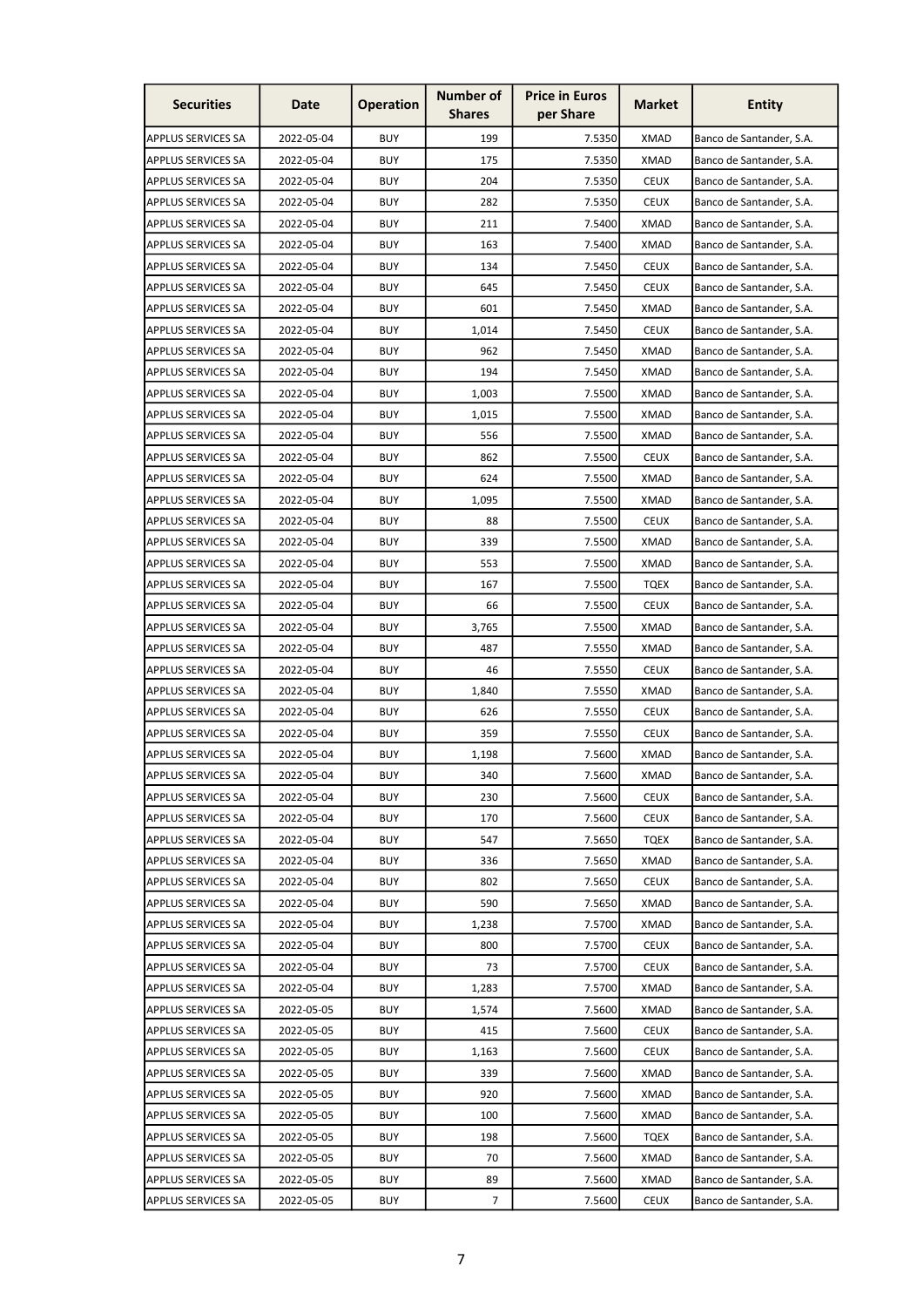| <b>Securities</b>         | Date       | <b>Operation</b> | <b>Number of</b><br><b>Shares</b> | <b>Price in Euros</b><br>per Share | <b>Market</b> | <b>Entity</b>            |
|---------------------------|------------|------------------|-----------------------------------|------------------------------------|---------------|--------------------------|
| <b>APPLUS SERVICES SA</b> | 2022-05-05 | <b>BUY</b>       | 435                               | 7.5650                             | <b>CEUX</b>   | Banco de Santander, S.A. |
| APPLUS SERVICES SA        | 2022-05-05 | <b>BUY</b>       | 1,153                             | 7.5650                             | <b>CEUX</b>   | Banco de Santander, S.A. |
| APPLUS SERVICES SA        | 2022-05-05 | BUY              | 364                               | 7.5650                             | <b>XMAD</b>   | Banco de Santander, S.A. |
| APPLUS SERVICES SA        | 2022-05-05 | <b>BUY</b>       | 436                               | 7.5650                             | <b>XMAD</b>   | Banco de Santander, S.A. |
| APPLUS SERVICES SA        | 2022-05-05 | <b>BUY</b>       | 499                               | 7.5650                             | <b>XMAD</b>   | Banco de Santander, S.A. |
| <b>APPLUS SERVICES SA</b> | 2022-05-05 | <b>BUY</b>       | 1,925                             | 7.5650                             | <b>XMAD</b>   | Banco de Santander, S.A. |
| APPLUS SERVICES SA        | 2022-05-05 | <b>BUY</b>       | 719                               | 7.5700                             | XMAD          | Banco de Santander, S.A. |
| <b>APPLUS SERVICES SA</b> | 2022-05-05 | <b>BUY</b>       | 262                               | 7.5700                             | <b>CEUX</b>   | Banco de Santander, S.A. |
| APPLUS SERVICES SA        | 2022-05-05 | BUY              | 149                               | 7.5700                             | <b>CEUX</b>   | Banco de Santander, S.A. |
| APPLUS SERVICES SA        | 2022-05-05 | BUY              | 368                               | 7.5700                             | <b>XMAD</b>   | Banco de Santander, S.A. |
| <b>APPLUS SERVICES SA</b> | 2022-05-05 | BUY              | 1,346                             | 7.5850                             | <b>CEUX</b>   | Banco de Santander, S.A. |
| APPLUS SERVICES SA        | 2022-05-05 | <b>BUY</b>       | 440                               | 7.5850                             | <b>TQEX</b>   | Banco de Santander, S.A. |
| APPLUS SERVICES SA        | 2022-05-05 | <b>BUY</b>       | 139                               | 7.5900                             | <b>XMAD</b>   | Banco de Santander, S.A. |
| APPLUS SERVICES SA        | 2022-05-05 | <b>BUY</b>       | 297                               | 7.5900                             | XMAD          | Banco de Santander, S.A. |
| <b>APPLUS SERVICES SA</b> | 2022-05-05 | <b>BUY</b>       | 433                               | 7.5900                             | <b>TQEX</b>   | Banco de Santander, S.A. |
| APPLUS SERVICES SA        | 2022-05-05 | <b>BUY</b>       | 756                               | 7.5900                             | <b>CEUX</b>   | Banco de Santander, S.A. |
| <b>APPLUS SERVICES SA</b> | 2022-05-05 | <b>BUY</b>       | 412                               | 7.5900                             | <b>XMAD</b>   | Banco de Santander, S.A. |
| <b>APPLUS SERVICES SA</b> | 2022-05-05 | <b>BUY</b>       | 133                               | 7.5900                             | <b>TQEX</b>   | Banco de Santander, S.A. |
| <b>APPLUS SERVICES SA</b> | 2022-05-05 | <b>BUY</b>       | 868                               | 7.5900                             | XMAD          | Banco de Santander, S.A. |
| APPLUS SERVICES SA        | 2022-05-05 | <b>BUY</b>       | 386                               | 7.5900                             | <b>XMAD</b>   | Banco de Santander, S.A. |
| APPLUS SERVICES SA        | 2022-05-05 | <b>BUY</b>       | 367                               | 7.5950                             | <b>TQEX</b>   | Banco de Santander, S.A. |
| <b>APPLUS SERVICES SA</b> | 2022-05-05 | <b>BUY</b>       | 346                               | 7.5950                             | <b>CEUX</b>   | Banco de Santander, S.A. |
| APPLUS SERVICES SA        | 2022-05-05 | <b>BUY</b>       | 403                               | 7.5950                             | XMAD          | Banco de Santander, S.A. |
| APPLUS SERVICES SA        | 2022-05-05 | BUY              | 373                               | 7.6000                             | <b>XMAD</b>   | Banco de Santander, S.A. |
| APPLUS SERVICES SA        | 2022-05-05 | <b>BUY</b>       | 743                               | 7.6000                             | <b>XMAD</b>   | Banco de Santander, S.A. |
| <b>APPLUS SERVICES SA</b> | 2022-05-05 | BUY              | 73                                | 7.6000                             | <b>CEUX</b>   | Banco de Santander, S.A. |
| APPLUS SERVICES SA        | 2022-05-05 | BUY              | 374                               | 7.6000                             | XMAD          | Banco de Santander, S.A. |
| APPLUS SERVICES SA        | 2022-05-05 | <b>BUY</b>       | 799                               | 7.6000                             | <b>CEUX</b>   | Banco de Santander, S.A. |
| APPLUS SERVICES SA        | 2022-05-05 | <b>BUY</b>       | 977                               | 7.6000                             | <b>XMAD</b>   | Banco de Santander, S.A. |
| <b>APPLUS SERVICES SA</b> | 2022-05-05 | <b>BUY</b>       | 807                               | 7.6050                             | <b>CEUX</b>   | Banco de Santander, S.A. |
| <b>APPLUS SERVICES SA</b> | 2022-05-05 | <b>BUY</b>       | 697                               | 7.6050                             | <b>CEUX</b>   | Banco de Santander, S.A. |
| APPLUS SERVICES SA        | 2022-05-05 | <b>BUY</b>       | 988                               | 7.6050                             | <b>CEUX</b>   | Banco de Santander, S.A. |
| APPLUS SERVICES SA        | 2022-05-05 | BUY              | 69                                | 7.6050                             | <b>CEUX</b>   | Banco de Santander, S.A. |
| APPLUS SERVICES SA        | 2022-05-05 | BUY              | 87                                | 7.6050                             | <b>CEUX</b>   | Banco de Santander, S.A. |
| APPLUS SERVICES SA        | 2022-05-05 | BUY              | 63                                | 7.6050                             | <b>CEUX</b>   | Banco de Santander, S.A. |
| <b>APPLUS SERVICES SA</b> | 2022-05-05 | BUY              | 590                               | 7.6050                             | <b>CEUX</b>   | Banco de Santander, S.A. |
| APPLUS SERVICES SA        | 2022-05-05 | BUY              | 135                               | 7.6050                             | <b>XMAD</b>   | Banco de Santander, S.A. |
| <b>APPLUS SERVICES SA</b> | 2022-05-05 | BUY              | 439                               | 7.6050                             | XMAD          | Banco de Santander, S.A. |
| APPLUS SERVICES SA        | 2022-05-05 | <b>BUY</b>       | 109                               | 7.6100                             | <b>CEUX</b>   | Banco de Santander, S.A. |
| <b>APPLUS SERVICES SA</b> | 2022-05-05 | BUY              | 237                               | 7.6100                             | <b>CEUX</b>   | Banco de Santander, S.A. |
| APPLUS SERVICES SA        | 2022-05-05 | BUY              | 719                               | 7.6100                             | XMAD          | Banco de Santander, S.A. |
| <b>APPLUS SERVICES SA</b> | 2022-05-05 | BUY              | 110                               | 7.6150                             | <b>TQEX</b>   | Banco de Santander, S.A. |
| APPLUS SERVICES SA        | 2022-05-05 | <b>BUY</b>       | 364                               | 7.6150                             | <b>XMAD</b>   | Banco de Santander, S.A. |
| APPLUS SERVICES SA        | 2022-05-05 | BUY              | 825                               | 7.6150                             | <b>XMAD</b>   | Banco de Santander, S.A. |
| <b>APPLUS SERVICES SA</b> | 2022-05-05 | BUY              | 1,035                             | 7.6150                             | <b>XMAD</b>   | Banco de Santander, S.A. |
| APPLUS SERVICES SA        | 2022-05-05 | <b>BUY</b>       | 21                                | 7.6150                             | <b>CEUX</b>   | Banco de Santander, S.A. |
| <b>APPLUS SERVICES SA</b> | 2022-05-05 | <b>BUY</b>       | 330                               | 7.6150                             | <b>CEUX</b>   | Banco de Santander, S.A. |
| APPLUS SERVICES SA        | 2022-05-05 | BUY              | 394                               | 7.6150                             | XMAD          | Banco de Santander, S.A. |
| <b>APPLUS SERVICES SA</b> | 2022-05-05 | BUY              | 830                               | 7.6150                             | <b>XMAD</b>   | Banco de Santander, S.A. |
| APPLUS SERVICES SA        | 2022-05-05 | <b>BUY</b>       | 280                               | 7.6150                             | <b>CEUX</b>   | Banco de Santander, S.A. |
| <b>APPLUS SERVICES SA</b> | 2022-05-05 | BUY              | 82                                | 7.6150                             | CEUX          | Banco de Santander, S.A. |
|                           |            |                  |                                   |                                    |               |                          |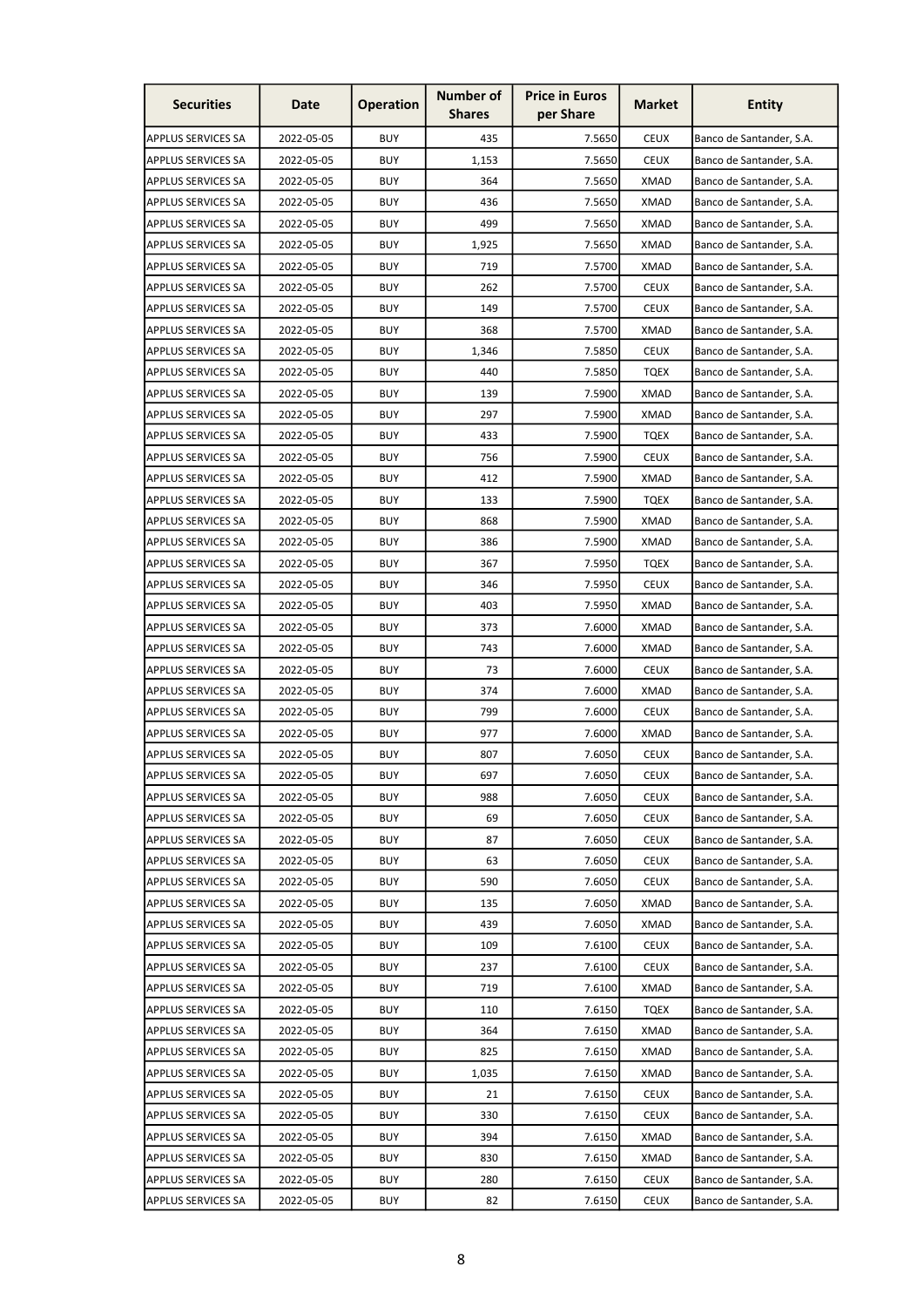| <b>Securities</b>         | Date       | <b>Operation</b> | <b>Number of</b><br><b>Shares</b> | <b>Price in Euros</b><br>per Share | <b>Market</b> | <b>Entity</b>            |
|---------------------------|------------|------------------|-----------------------------------|------------------------------------|---------------|--------------------------|
| <b>APPLUS SERVICES SA</b> | 2022-05-05 | <b>BUY</b>       | 340                               | 7.6150                             | <b>XMAD</b>   | Banco de Santander, S.A. |
| APPLUS SERVICES SA        | 2022-05-05 | <b>BUY</b>       | 412                               | 7.6150                             | <b>XMAD</b>   | Banco de Santander, S.A. |
| APPLUS SERVICES SA        | 2022-05-05 | <b>BUY</b>       | 349                               | 7.6200                             | XMAD          | Banco de Santander, S.A. |
| APPLUS SERVICES SA        | 2022-05-05 | <b>BUY</b>       | 271                               | 7.6200                             | <b>XMAD</b>   | Banco de Santander, S.A. |
| APPLUS SERVICES SA        | 2022-05-05 | <b>BUY</b>       | 909                               | 7.6200                             | <b>XMAD</b>   | Banco de Santander, S.A. |
| <b>APPLUS SERVICES SA</b> | 2022-05-05 | <b>BUY</b>       | 426                               | 7.6200                             | <b>XMAD</b>   | Banco de Santander, S.A. |
| APPLUS SERVICES SA        | 2022-05-05 | <b>BUY</b>       | 329                               | 7.6200                             | <b>XMAD</b>   | Banco de Santander, S.A. |
| <b>APPLUS SERVICES SA</b> | 2022-05-05 | <b>BUY</b>       | 359                               | 7.6200                             | XMAD          | Banco de Santander, S.A. |
| APPLUS SERVICES SA        | 2022-05-05 | BUY              | 469                               | 7.6200                             | <b>XMAD</b>   | Banco de Santander, S.A. |
| APPLUS SERVICES SA        | 2022-05-05 | BUY              | 1,113                             | 7.6200                             | <b>XMAD</b>   | Banco de Santander, S.A. |
| <b>APPLUS SERVICES SA</b> | 2022-05-05 | BUY              | 575                               | 7.6200                             | <b>CEUX</b>   | Banco de Santander, S.A. |
| APPLUS SERVICES SA        | 2022-05-05 | <b>BUY</b>       | 255                               | 7.6200                             | <b>TQEX</b>   | Banco de Santander, S.A. |
| APPLUS SERVICES SA        | 2022-05-05 | <b>BUY</b>       | 692                               | 7.6200                             | <b>XMAD</b>   | Banco de Santander, S.A. |
| APPLUS SERVICES SA        | 2022-05-05 | <b>BUY</b>       | 1,066                             | 7.6200                             | <b>TQEX</b>   | Banco de Santander, S.A. |
| <b>APPLUS SERVICES SA</b> | 2022-05-05 | <b>BUY</b>       | 400                               | 7.6200                             | <b>CEUX</b>   | Banco de Santander, S.A. |
| APPLUS SERVICES SA        | 2022-05-05 | <b>BUY</b>       | 732                               | 7.6200                             | XMAD          | Banco de Santander, S.A. |
| APPLUS SERVICES SA        | 2022-05-05 | <b>BUY</b>       | 667                               | 7.6200                             | <b>XMAD</b>   | Banco de Santander, S.A. |
| <b>APPLUS SERVICES SA</b> | 2022-05-05 | <b>BUY</b>       | 2                                 | 7.6200                             | <b>XMAD</b>   | Banco de Santander, S.A. |
| <b>APPLUS SERVICES SA</b> | 2022-05-05 | <b>BUY</b>       | 1,327                             | 7.6200                             | XMAD          | Banco de Santander, S.A. |
| APPLUS SERVICES SA        | 2022-05-05 | <b>BUY</b>       | 31                                | 7.6250                             | <b>CEUX</b>   | Banco de Santander, S.A. |
| APPLUS SERVICES SA        | 2022-05-05 | <b>BUY</b>       | 727                               | 7.6250                             | <b>XMAD</b>   | Banco de Santander, S.A. |
| <b>APPLUS SERVICES SA</b> | 2022-05-05 | <b>BUY</b>       | 266                               | 7.6250                             | XMAD          | Banco de Santander, S.A. |
| APPLUS SERVICES SA        | 2022-05-05 | <b>BUY</b>       | 437                               | 7.6300                             | <b>CEUX</b>   | Banco de Santander, S.A. |
| APPLUS SERVICES SA        | 2022-05-05 | BUY              | 852                               | 7.6300                             | <b>XMAD</b>   | Banco de Santander, S.A. |
| APPLUS SERVICES SA        | 2022-05-05 | <b>BUY</b>       | 628                               | 7.6300                             | <b>CEUX</b>   | Banco de Santander, S.A. |
| <b>APPLUS SERVICES SA</b> | 2022-05-05 | BUY              | 358                               | 7.6300                             | XMAD          | Banco de Santander, S.A. |
| APPLUS SERVICES SA        | 2022-05-05 | BUY              | 70                                | 7.6300                             | <b>CEUX</b>   | Banco de Santander, S.A. |
| APPLUS SERVICES SA        | 2022-05-05 | <b>BUY</b>       | 130                               | 7.6350                             | <b>CEUX</b>   | Banco de Santander, S.A. |
| APPLUS SERVICES SA        | 2022-05-05 | <b>BUY</b>       | 344                               | 7.6350                             | <b>CEUX</b>   | Banco de Santander, S.A. |
| <b>APPLUS SERVICES SA</b> | 2022-05-05 | <b>BUY</b>       | 365                               | 7.6350                             | XMAD          | Banco de Santander, S.A. |
| <b>APPLUS SERVICES SA</b> | 2022-05-05 | <b>BUY</b>       | 1,009                             | 7.6350                             | <b>CEUX</b>   | Banco de Santander, S.A. |
| APPLUS SERVICES SA        | 2022-05-05 | <b>BUY</b>       | 1,842                             | 7.6350                             | <b>XMAD</b>   | Banco de Santander, S.A. |
| APPLUS SERVICES SA        | 2022-05-05 | BUY              | 160                               | 7.6350                             | <b>CEUX</b>   | Banco de Santander, S.A. |
| APPLUS SERVICES SA        | 2022-05-05 | BUY              | 193                               | 7.6350                             | XMAD          | Banco de Santander, S.A. |
| APPLUS SERVICES SA        | 2022-05-05 | BUY              | 509                               | 7.6400                             | <b>XMAD</b>   | Banco de Santander, S.A. |
| <b>APPLUS SERVICES SA</b> | 2022-05-05 | BUY              | 273                               | 7.6400                             | <b>XMAD</b>   | Banco de Santander, S.A. |
| APPLUS SERVICES SA        | 2022-05-05 | BUY              | 384                               | 7.6400                             | <b>XMAD</b>   | Banco de Santander, S.A. |
| <b>APPLUS SERVICES SA</b> | 2022-05-05 | BUY              | 166                               | 7.6400                             | <b>XMAD</b>   | Banco de Santander, S.A. |
| APPLUS SERVICES SA        | 2022-05-05 | <b>BUY</b>       | 1,291                             | 7.6400                             | <b>XMAD</b>   | Banco de Santander, S.A. |
| APPLUS SERVICES SA        | 2022-05-05 | BUY              | 1,057                             | 7.6400                             | <b>CEUX</b>   | Banco de Santander, S.A. |
| APPLUS SERVICES SA        | 2022-05-05 | BUY              | 1,109                             | 7.6450                             | <b>CEUX</b>   | Banco de Santander, S.A. |
| <b>APPLUS SERVICES SA</b> | 2022-05-05 | BUY              | 330                               | 7.6450                             | XMAD          | Banco de Santander, S.A. |
| APPLUS SERVICES SA        | 2022-05-05 | <b>BUY</b>       | 474                               | 7.6450                             | <b>CEUX</b>   | Banco de Santander, S.A. |
| APPLUS SERVICES SA        | 2022-05-05 | BUY              | 357                               | 7.6450                             | <b>CEUX</b>   | Banco de Santander, S.A. |
| <b>APPLUS SERVICES SA</b> | 2022-05-05 | BUY              | 488                               | 7.6450                             | XMAD          | Banco de Santander, S.A. |
| APPLUS SERVICES SA        | 2022-05-05 | <b>BUY</b>       | 660                               | 7.6450                             | <b>XMAD</b>   | Banco de Santander, S.A. |
| <b>APPLUS SERVICES SA</b> | 2022-05-05 | <b>BUY</b>       | 441                               | 7.6450                             | <b>XMAD</b>   | Banco de Santander, S.A. |
| APPLUS SERVICES SA        | 2022-05-05 | BUY              | 803                               | 7.6450                             | <b>CEUX</b>   | Banco de Santander, S.A. |
| <b>APPLUS SERVICES SA</b> | 2022-05-05 | BUY              | 779                               | 7.6450                             | <b>XMAD</b>   | Banco de Santander, S.A. |
| APPLUS SERVICES SA        | 2022-05-05 | <b>BUY</b>       | 82                                | 7.6450                             | <b>TQEX</b>   | Banco de Santander, S.A. |
| <b>APPLUS SERVICES SA</b> | 2022-05-05 | BUY              | 347                               | 7.6450                             | <b>CEUX</b>   | Banco de Santander, S.A. |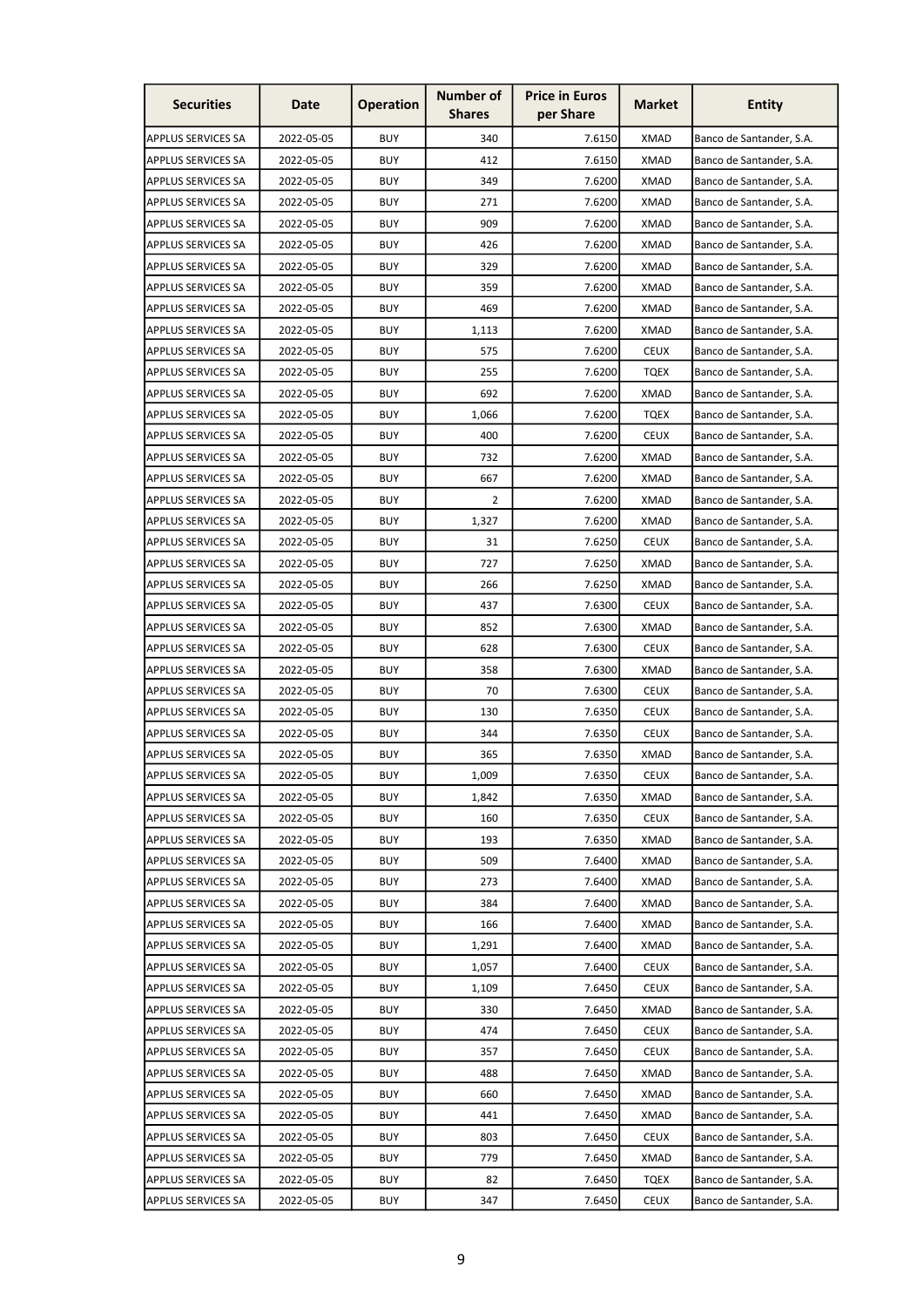| <b>Securities</b>         | Date       | <b>Operation</b> | <b>Number of</b><br><b>Shares</b> | <b>Price in Euros</b><br>per Share | <b>Market</b> | <b>Entity</b>            |
|---------------------------|------------|------------------|-----------------------------------|------------------------------------|---------------|--------------------------|
| APPLUS SERVICES SA        | 2022-05-05 | <b>BUY</b>       | 280                               | 7.6450                             | <b>TQEX</b>   | Banco de Santander, S.A. |
| APPLUS SERVICES SA        | 2022-05-05 | <b>BUY</b>       | 94                                | 7.6450                             | <b>CEUX</b>   | Banco de Santander, S.A. |
| APPLUS SERVICES SA        | 2022-05-05 | BUY              | 278                               | 7.6450                             | <b>XMAD</b>   | Banco de Santander, S.A. |
| APPLUS SERVICES SA        | 2022-05-05 | <b>BUY</b>       | 82                                | 7.6450                             | <b>XMAD</b>   | Banco de Santander, S.A. |
| APPLUS SERVICES SA        | 2022-05-05 | <b>BUY</b>       | 383                               | 7.6450                             | <b>CEUX</b>   | Banco de Santander, S.A. |
| <b>APPLUS SERVICES SA</b> | 2022-05-05 | <b>BUY</b>       | 407                               | 7.6500                             | <b>XMAD</b>   | Banco de Santander, S.A. |
| APPLUS SERVICES SA        | 2022-05-05 | <b>BUY</b>       | 429                               | 7.6500                             | <b>XMAD</b>   | Banco de Santander, S.A. |
| <b>APPLUS SERVICES SA</b> | 2022-05-05 | BUY              | 20                                | 7.6500                             | XMAD          | Banco de Santander, S.A. |
| APPLUS SERVICES SA        | 2022-05-05 | BUY              | 923                               | 7.6500                             | <b>XMAD</b>   | Banco de Santander, S.A. |
| APPLUS SERVICES SA        | 2022-05-05 | BUY              | 336                               | 7.6550                             | <b>TQEX</b>   | Banco de Santander, S.A. |
| <b>APPLUS SERVICES SA</b> | 2022-05-05 | BUY              | 355                               | 7.6550                             | <b>XMAD</b>   | Banco de Santander, S.A. |
| APPLUS SERVICES SA        | 2022-05-05 | <b>BUY</b>       | 1,043                             | 7.6550                             | <b>XMAD</b>   | Banco de Santander, S.A. |
| APPLUS SERVICES SA        | 2022-05-05 | <b>BUY</b>       | 64                                | 7.6550                             | <b>CEUX</b>   | Banco de Santander, S.A. |
| APPLUS SERVICES SA        | 2022-05-05 | <b>BUY</b>       | 272                               | 7.6550                             | <b>CEUX</b>   | Banco de Santander, S.A. |
| <b>APPLUS SERVICES SA</b> | 2022-05-05 | <b>BUY</b>       | 383                               | 7.6550                             | XMAD          | Banco de Santander, S.A. |
| APPLUS SERVICES SA        | 2022-05-05 | <b>BUY</b>       | 828                               | 7.6550                             | <b>XMAD</b>   | Banco de Santander, S.A. |
| APPLUS SERVICES SA        | 2022-05-05 | <b>BUY</b>       | 356                               | 7.6550                             | <b>XMAD</b>   | Banco de Santander, S.A. |
| <b>APPLUS SERVICES SA</b> | 2022-05-05 | <b>BUY</b>       | 66                                | 7.6550                             | <b>XMAD</b>   | Banco de Santander, S.A. |
| <b>APPLUS SERVICES SA</b> | 2022-05-05 | <b>BUY</b>       | 68                                | 7.6550                             | <b>CEUX</b>   | Banco de Santander, S.A. |
| APPLUS SERVICES SA        | 2022-05-05 | <b>BUY</b>       | 289                               | 7.6550                             | <b>CEUX</b>   | Banco de Santander, S.A. |
| APPLUS SERVICES SA        | 2022-05-05 | <b>BUY</b>       | 114                               | 7.6600                             | <b>CEUX</b>   | Banco de Santander, S.A. |
| <b>APPLUS SERVICES SA</b> | 2022-05-05 | <b>BUY</b>       | 172                               | 7.6600                             | <b>CEUX</b>   | Banco de Santander, S.A. |
| APPLUS SERVICES SA        | 2022-05-05 | <b>BUY</b>       | 375                               | 7.6600                             | <b>CEUX</b>   | Banco de Santander, S.A. |
| APPLUS SERVICES SA        | 2022-05-05 | BUY              | 532                               | 7.6600                             | <b>XMAD</b>   | Banco de Santander, S.A. |
| <b>APPLUS SERVICES SA</b> | 2022-05-05 | <b>BUY</b>       | 753                               | 7.6600                             | <b>CEUX</b>   | Banco de Santander, S.A. |
| <b>APPLUS SERVICES SA</b> | 2022-05-05 | BUY              | 392                               | 7.6600                             | XMAD          | Banco de Santander, S.A. |
| APPLUS SERVICES SA        | 2022-05-05 | BUY              | 392                               | 7.6650                             | <b>CEUX</b>   | Banco de Santander, S.A. |
| APPLUS SERVICES SA        | 2022-05-05 | <b>BUY</b>       | 357                               | 7.6650                             | <b>CEUX</b>   | Banco de Santander, S.A. |
| <b>APPLUS SERVICES SA</b> | 2022-05-05 | <b>BUY</b>       | 359                               | 7.6650                             | <b>CEUX</b>   | Banco de Santander, S.A. |
| <b>APPLUS SERVICES SA</b> | 2022-05-05 | <b>BUY</b>       | 2,141                             | 7.6650                             | XMAD          | Banco de Santander, S.A. |
| <b>APPLUS SERVICES SA</b> | 2022-05-05 | <b>BUY</b>       | 384                               | 7.6650                             | <b>CEUX</b>   | Banco de Santander, S.A. |
| APPLUS SERVICES SA        | 2022-05-05 | <b>BUY</b>       | 702                               | 7.6700                             | <b>XMAD</b>   | Banco de Santander, S.A. |
| APPLUS SERVICES SA        | 2022-05-05 | BUY              | 219                               | 7.6700                             | <b>CEUX</b>   | Banco de Santander, S.A. |
| APPLUS SERVICES SA        | 2022-05-05 | BUY              | 593                               | 7.6750                             | XMAD          | Banco de Santander, S.A. |
| APPLUS SERVICES SA        | 2022-05-05 | BUY              | 355                               | 7.6750                             | <b>XMAD</b>   | Banco de Santander, S.A. |
| <b>APPLUS SERVICES SA</b> | 2022-05-05 | BUY              | 63                                | 7.6750                             | XMAD          | Banco de Santander, S.A. |
| APPLUS SERVICES SA        | 2022-05-05 | BUY              | 190                               | 7.6750                             | <b>XMAD</b>   | Banco de Santander, S.A. |
| <b>APPLUS SERVICES SA</b> | 2022-05-05 | BUY              | 213                               | 7.6750                             | <b>XMAD</b>   | Banco de Santander, S.A. |
| APPLUS SERVICES SA        | 2022-05-05 | <b>BUY</b>       | 336                               | 7.6750                             | XMAD          | Banco de Santander, S.A. |
| APPLUS SERVICES SA        | 2022-05-05 | BUY              | 311                               | 7.6800                             | <b>CEUX</b>   | Banco de Santander, S.A. |
| APPLUS SERVICES SA        | 2022-05-05 | BUY              | 208                               | 7.6850                             | XMAD          | Banco de Santander, S.A. |
| <b>APPLUS SERVICES SA</b> | 2022-05-05 | BUY              | 174                               | 7.6850                             | XMAD          | Banco de Santander, S.A. |
| APPLUS SERVICES SA        | 2022-05-05 | <b>BUY</b>       | 349                               | 7.6850                             | <b>XMAD</b>   | Banco de Santander, S.A. |
| APPLUS SERVICES SA        | 2022-05-05 | BUY              | 301                               | 7.6850                             | <b>CEUX</b>   | Banco de Santander, S.A. |
| <b>APPLUS SERVICES SA</b> | 2022-05-05 | BUY              | 257                               | 7.6850                             | CEUX          | Banco de Santander, S.A. |
| APPLUS SERVICES SA        | 2022-05-05 | <b>BUY</b>       | 205                               | 7.6850                             | <b>CEUX</b>   | Banco de Santander, S.A. |
| <b>APPLUS SERVICES SA</b> | 2022-05-05 | BUY              | 148                               | 7.6850                             | XMAD          | Banco de Santander, S.A. |
| APPLUS SERVICES SA        | 2022-05-05 | BUY              | 1,426                             | 7.6900                             | XMAD          | Banco de Santander, S.A. |
| <b>APPLUS SERVICES SA</b> | 2022-05-05 | BUY              | 30                                | 7.6900                             | <b>XMAD</b>   | Banco de Santander, S.A. |
| APPLUS SERVICES SA        | 2022-05-05 | <b>BUY</b>       | 1,197                             | 7.6900                             | <b>XMAD</b>   | Banco de Santander, S.A. |
| <b>APPLUS SERVICES SA</b> | 2022-05-05 | BUY              | 267                               | 7.6900                             | XMAD          | Banco de Santander, S.A. |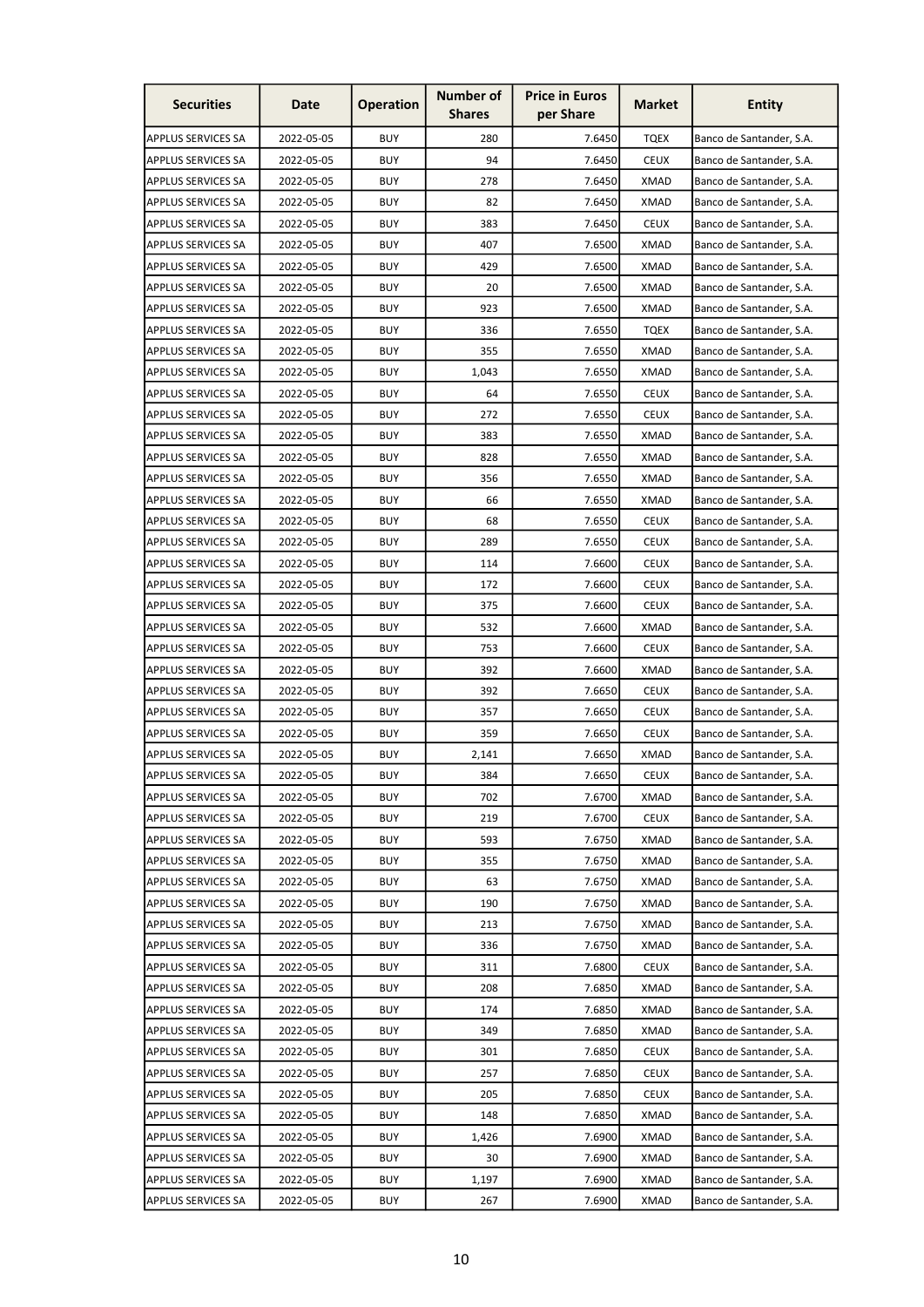| <b>Securities</b>         | Date       | <b>Operation</b> | <b>Number of</b><br><b>Shares</b> | <b>Price in Euros</b><br>per Share | <b>Market</b> | <b>Entity</b>            |
|---------------------------|------------|------------------|-----------------------------------|------------------------------------|---------------|--------------------------|
| <b>APPLUS SERVICES SA</b> | 2022-05-05 | <b>BUY</b>       | 536                               | 7.6900                             | <b>XMAD</b>   | Banco de Santander, S.A. |
| APPLUS SERVICES SA        | 2022-05-05 | <b>BUY</b>       | 1,567                             | 7.6950                             | <b>CEUX</b>   | Banco de Santander, S.A. |
| APPLUS SERVICES SA        | 2022-05-05 | BUY              | 147                               | 7.6950                             | <b>CEUX</b>   | Banco de Santander, S.A. |
| APPLUS SERVICES SA        | 2022-05-05 | <b>BUY</b>       | 204                               | 7.6950                             | <b>CEUX</b>   | Banco de Santander, S.A. |
| APPLUS SERVICES SA        | 2022-05-05 | <b>BUY</b>       | 339                               | 7.6950                             | <b>XMAD</b>   | Banco de Santander, S.A. |
| <b>APPLUS SERVICES SA</b> | 2022-05-05 | <b>BUY</b>       | 518                               | 7.7000                             | <b>CEUX</b>   | Banco de Santander, S.A. |
| APPLUS SERVICES SA        | 2022-05-05 | <b>BUY</b>       | 377                               | 7.7000                             | <b>XMAD</b>   | Banco de Santander, S.A. |
| <b>APPLUS SERVICES SA</b> | 2022-05-05 | <b>BUY</b>       | 337                               | 7.7000                             | <b>XMAD</b>   | Banco de Santander, S.A. |
| APPLUS SERVICES SA        | 2022-05-05 | BUY              | 776                               | 7.7000                             | <b>XMAD</b>   | Banco de Santander, S.A. |
| APPLUS SERVICES SA        | 2022-05-05 | BUY              | 345                               | 7.7000                             | <b>XMAD</b>   | Banco de Santander, S.A. |
| <b>APPLUS SERVICES SA</b> | 2022-05-05 | BUY              | 367                               | 7.7100                             | <b>XMAD</b>   | Banco de Santander, S.A. |
| APPLUS SERVICES SA        | 2022-05-06 | <b>BUY</b>       | 777                               | 7.4300                             | <b>TQEX</b>   | Banco de Santander, S.A. |
| APPLUS SERVICES SA        | 2022-05-06 | <b>BUY</b>       | 200                               | 7.4450                             | <b>XMAD</b>   | Banco de Santander, S.A. |
| APPLUS SERVICES SA        | 2022-05-06 | <b>BUY</b>       | 356                               | 7.4450                             | <b>CEUX</b>   | Banco de Santander, S.A. |
| <b>APPLUS SERVICES SA</b> | 2022-05-06 | <b>BUY</b>       | $\mathbf{1}$                      | 7.4450                             | <b>CEUX</b>   | Banco de Santander, S.A. |
| APPLUS SERVICES SA        | 2022-05-06 | <b>BUY</b>       | 948                               | 7.4500                             | <b>XMAD</b>   | Banco de Santander, S.A. |
| APPLUS SERVICES SA        | 2022-05-06 | <b>BUY</b>       | 329                               | 7.4550                             | <b>CEUX</b>   | Banco de Santander, S.A. |
| <b>APPLUS SERVICES SA</b> | 2022-05-06 | <b>BUY</b>       | 67                                | 7.4600                             | <b>CEUX</b>   | Banco de Santander, S.A. |
| <b>APPLUS SERVICES SA</b> | 2022-05-06 | <b>BUY</b>       | 297                               | 7.4600                             | <b>CEUX</b>   | Banco de Santander, S.A. |
| APPLUS SERVICES SA        | 2022-05-06 | <b>BUY</b>       | 888                               | 7.4600                             | <b>XMAD</b>   | Banco de Santander, S.A. |
| APPLUS SERVICES SA        | 2022-05-06 | <b>BUY</b>       | 1,636                             | 7.4600                             | <b>XMAD</b>   | Banco de Santander, S.A. |
| <b>APPLUS SERVICES SA</b> | 2022-05-06 | <b>BUY</b>       | 134                               | 7.4600                             | XMAD          | Banco de Santander, S.A. |
| APPLUS SERVICES SA        | 2022-05-06 | <b>BUY</b>       | 775                               | 7.4650                             | XMAD          | Banco de Santander, S.A. |
| APPLUS SERVICES SA        | 2022-05-06 | BUY              | 374                               | 7.4700                             | <b>XMAD</b>   | Banco de Santander, S.A. |
| <b>APPLUS SERVICES SA</b> | 2022-05-06 | <b>BUY</b>       | 338                               | 7.4700                             | <b>CEUX</b>   | Banco de Santander, S.A. |
| <b>APPLUS SERVICES SA</b> | 2022-05-06 | BUY              | 18                                | 7.4700                             | <b>CEUX</b>   | Banco de Santander, S.A. |
| APPLUS SERVICES SA        | 2022-05-06 | BUY              | 598                               | 7.4750                             | XMAD          | Banco de Santander, S.A. |
| APPLUS SERVICES SA        | 2022-05-06 | <b>BUY</b>       | 711                               | 7.4750                             | <b>XMAD</b>   | Banco de Santander, S.A. |
| APPLUS SERVICES SA        | 2022-05-06 | <b>BUY</b>       | 757                               | 7.4800                             | <b>TQEX</b>   | Banco de Santander, S.A. |
| <b>APPLUS SERVICES SA</b> | 2022-05-06 | <b>BUY</b>       | 305                               | 7.4800                             | XMAD          | Banco de Santander, S.A. |
| <b>APPLUS SERVICES SA</b> | 2022-05-06 | <b>BUY</b>       | 432                               | 7.4800                             | <b>XMAD</b>   | Banco de Santander, S.A. |
| APPLUS SERVICES SA        | 2022-05-06 | <b>BUY</b>       | 342                               | 7.4850                             | <b>XMAD</b>   | Banco de Santander, S.A. |
| APPLUS SERVICES SA        | 2022-05-06 | BUY              | 258                               | 7.4850                             | <b>XMAD</b>   | Banco de Santander, S.A. |
| APPLUS SERVICES SA        | 2022-05-06 | BUY              | 106                               | 7.4850                             | XMAD          | Banco de Santander, S.A. |
| APPLUS SERVICES SA        | 2022-05-06 | BUY              | 511                               | 7.4850                             | XMAD          | Banco de Santander, S.A. |
| <b>APPLUS SERVICES SA</b> | 2022-05-06 | BUY              | 570                               | 7.4850                             | <b>XMAD</b>   | Banco de Santander, S.A. |
| APPLUS SERVICES SA        | 2022-05-06 | BUY              | 384                               | 7.4850                             | XMAD          | Banco de Santander, S.A. |
| <b>APPLUS SERVICES SA</b> | 2022-05-06 | BUY              | 462                               | 7.4850                             | XMAD          | Banco de Santander, S.A. |
| APPLUS SERVICES SA        | 2022-05-06 | <b>BUY</b>       | 14                                | 7.4850                             | <b>XMAD</b>   | Banco de Santander, S.A. |
| APPLUS SERVICES SA        | 2022-05-06 | BUY              | 388                               | 7.4850                             | XMAD          | Banco de Santander, S.A. |
| APPLUS SERVICES SA        | 2022-05-06 | BUY              | 489                               | 7.4850                             | XMAD          | Banco de Santander, S.A. |
| <b>APPLUS SERVICES SA</b> | 2022-05-06 | BUY              | 554                               | 7.4900                             | XMAD          | Banco de Santander, S.A. |
| APPLUS SERVICES SA        | 2022-05-06 | <b>BUY</b>       | 475                               | 7.4900                             | <b>CEUX</b>   | Banco de Santander, S.A. |
| APPLUS SERVICES SA        | 2022-05-06 | BUY              | 356                               | 7.4900                             | <b>CEUX</b>   | Banco de Santander, S.A. |
| <b>APPLUS SERVICES SA</b> | 2022-05-06 | BUY              | 333                               | 7.4900                             | XMAD          | Banco de Santander, S.A. |
| APPLUS SERVICES SA        | 2022-05-06 | <b>BUY</b>       | 218                               | 7.4900                             | <b>XMAD</b>   | Banco de Santander, S.A. |
| <b>APPLUS SERVICES SA</b> | 2022-05-06 | BUY              | 441                               | 7.4900                             | XMAD          | Banco de Santander, S.A. |
| APPLUS SERVICES SA        | 2022-05-06 | BUY              | 771                               | 7.4900                             | XMAD          | Banco de Santander, S.A. |
| <b>APPLUS SERVICES SA</b> | 2022-05-06 | BUY              | 716                               | 7.4900                             | <b>XMAD</b>   | Banco de Santander, S.A. |
| APPLUS SERVICES SA        | 2022-05-06 | BUY              | 509                               | 7.4950                             | <b>XMAD</b>   | Banco de Santander, S.A. |
| <b>APPLUS SERVICES SA</b> | 2022-05-06 | BUY              | 565                               | 7.4950                             | CEUX          | Banco de Santander, S.A. |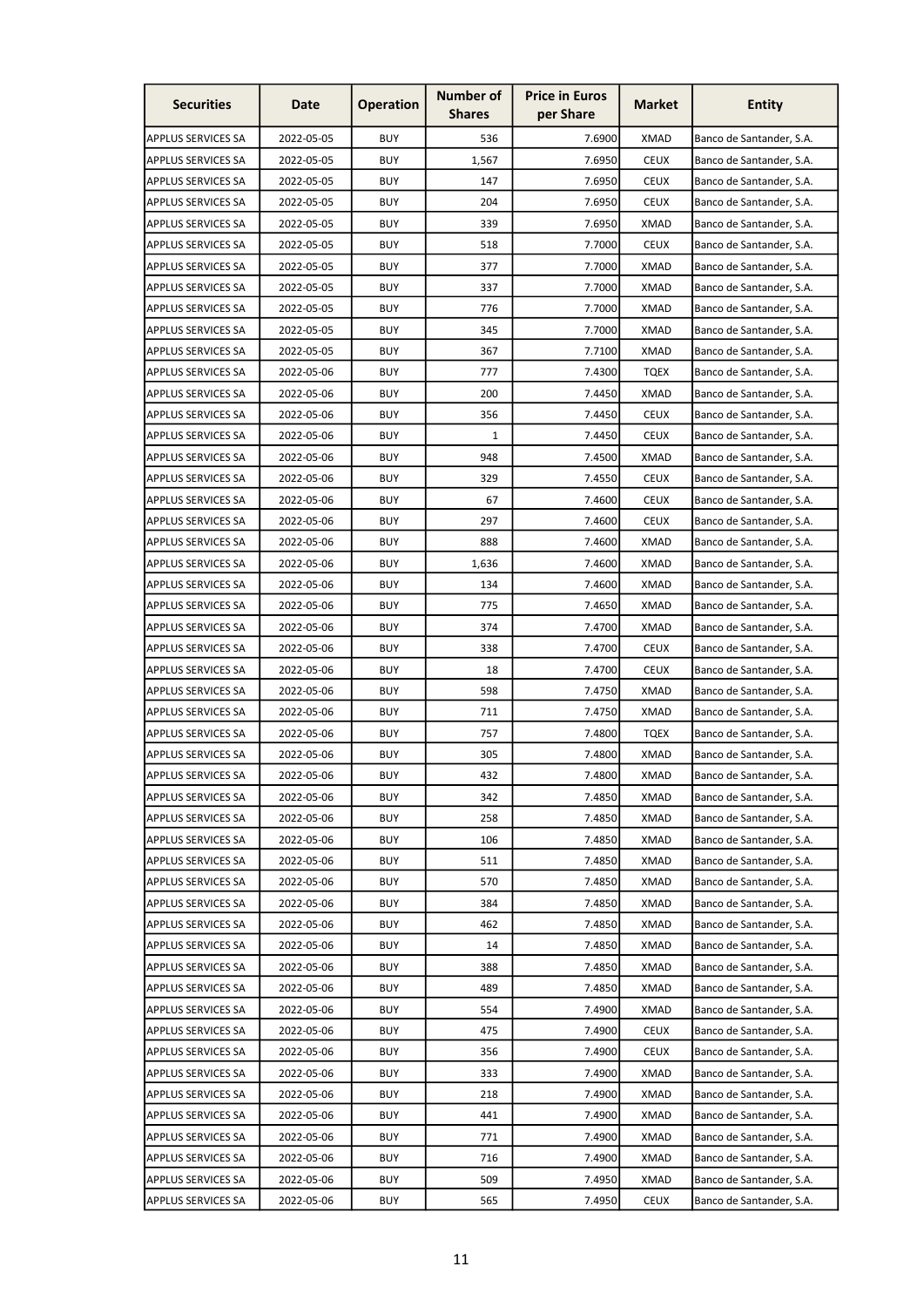| <b>Securities</b>         | Date       | <b>Operation</b> | <b>Number of</b><br><b>Shares</b> | <b>Price in Euros</b><br>per Share | <b>Market</b> | <b>Entity</b>            |
|---------------------------|------------|------------------|-----------------------------------|------------------------------------|---------------|--------------------------|
| APPLUS SERVICES SA        | 2022-05-06 | <b>BUY</b>       | 197                               | 7.4950                             | <b>CEUX</b>   | Banco de Santander, S.A. |
| APPLUS SERVICES SA        | 2022-05-06 | <b>BUY</b>       | 30                                | 7.4950                             | <b>CEUX</b>   | Banco de Santander, S.A. |
| APPLUS SERVICES SA        | 2022-05-06 | <b>BUY</b>       | 588                               | 7.4950                             | <b>CEUX</b>   | Banco de Santander, S.A. |
| <b>APPLUS SERVICES SA</b> | 2022-05-06 | <b>BUY</b>       | 79                                | 7.4950                             | <b>XMAD</b>   | Banco de Santander, S.A. |
| <b>APPLUS SERVICES SA</b> | 2022-05-06 | <b>BUY</b>       | 394                               | 7.5000                             | <b>CEUX</b>   | Banco de Santander, S.A. |
| APPLUS SERVICES SA        | 2022-05-06 | <b>BUY</b>       | 355                               | 7.5000                             | <b>XMAD</b>   | Banco de Santander, S.A. |
| <b>APPLUS SERVICES SA</b> | 2022-05-06 | <b>BUY</b>       | 82                                | 7.5000                             | <b>XMAD</b>   | Banco de Santander, S.A. |
| <b>APPLUS SERVICES SA</b> | 2022-05-06 | <b>BUY</b>       | 425                               | 7.5000                             | <b>CEUX</b>   | Banco de Santander, S.A. |
| APPLUS SERVICES SA        | 2022-05-06 | <b>BUY</b>       | 227                               | 7.5000                             | <b>CEUX</b>   | Banco de Santander, S.A. |
| APPLUS SERVICES SA        | 2022-05-06 | BUY              | 102                               | 7.5000                             | <b>CEUX</b>   | Banco de Santander, S.A. |
| <b>APPLUS SERVICES SA</b> | 2022-05-06 | <b>BUY</b>       | 100                               | 7.5000                             | <b>XMAD</b>   | Banco de Santander, S.A. |
| <b>APPLUS SERVICES SA</b> | 2022-05-06 | BUY              | 531                               | 7.5050                             | <b>CEUX</b>   | Banco de Santander, S.A. |
| APPLUS SERVICES SA        | 2022-05-06 | BUY              | 49                                | 7.5050                             | <b>XMAD</b>   | Banco de Santander, S.A. |
| APPLUS SERVICES SA        | 2022-05-06 | <b>BUY</b>       | 149                               | 7.5050                             | <b>XMAD</b>   | Banco de Santander, S.A. |
| APPLUS SERVICES SA        | 2022-05-06 | <b>BUY</b>       | 247                               | 7.5050                             | <b>XMAD</b>   | Banco de Santander, S.A. |
| APPLUS SERVICES SA        | 2022-05-06 | <b>BUY</b>       | 620                               | 7.5050                             | <b>CEUX</b>   | Banco de Santander, S.A. |
| <b>APPLUS SERVICES SA</b> | 2022-05-06 | <b>BUY</b>       | 42                                | 7.5050                             | <b>XMAD</b>   | Banco de Santander, S.A. |
| <b>APPLUS SERVICES SA</b> | 2022-05-06 | BUY              | 493                               | 7.5050                             | <b>XMAD</b>   | Banco de Santander, S.A. |
| <b>APPLUS SERVICES SA</b> | 2022-05-06 | <b>BUY</b>       | 167                               | 7.5100                             | <b>XMAD</b>   | Banco de Santander, S.A. |
| APPLUS SERVICES SA        | 2022-05-06 | BUY              | 810                               | 7.5100                             | <b>XMAD</b>   | Banco de Santander, S.A. |
| APPLUS SERVICES SA        | 2022-05-06 | BUY              | 397                               | 7.5100                             | XMAD          | Banco de Santander, S.A. |
| APPLUS SERVICES SA        | 2022-05-06 | <b>BUY</b>       | 532                               | 7.5100                             | XMAD          | Banco de Santander, S.A. |
| APPLUS SERVICES SA        | 2022-05-06 | <b>BUY</b>       | 225                               | 7.5150                             | XMAD          | Banco de Santander, S.A. |
| <b>APPLUS SERVICES SA</b> | 2022-05-06 | <b>BUY</b>       | 349                               | 7.5150                             | <b>XMAD</b>   | Banco de Santander, S.A. |
| APPLUS SERVICES SA        | 2022-05-06 | <b>BUY</b>       | 696                               | 7.5150                             | <b>XMAD</b>   | Banco de Santander, S.A. |
| <b>APPLUS SERVICES SA</b> | 2022-05-06 | BUY              | 370                               | 7.5150                             | <b>CEUX</b>   | Banco de Santander, S.A. |
| APPLUS SERVICES SA        | 2022-05-06 | BUY              | 1,366                             | 7.5150                             | XMAD          | Banco de Santander, S.A. |
| APPLUS SERVICES SA        | 2022-05-06 | BUY              | 1,038                             | 7.5150                             | <b>CEUX</b>   | Banco de Santander, S.A. |
| <b>APPLUS SERVICES SA</b> | 2022-05-06 | <b>BUY</b>       | 1,125                             | 7.5150                             | <b>XMAD</b>   | Banco de Santander, S.A. |
| <b>APPLUS SERVICES SA</b> | 2022-05-06 | BUY              | 189                               | 7.5200                             | <b>CEUX</b>   | Banco de Santander, S.A. |
| <b>APPLUS SERVICES SA</b> | 2022-05-06 | <b>BUY</b>       | 89                                | 7.5200                             | <b>CEUX</b>   | Banco de Santander, S.A. |
| <b>APPLUS SERVICES SA</b> | 2022-05-06 | <b>BUY</b>       | 337                               | 7.5200                             | <b>CEUX</b>   | Banco de Santander, S.A. |
| <b>APPLUS SERVICES SA</b> | 2022-05-06 | BUY              | 631                               | 7.5200                             | XMAD          | Banco de Santander, S.A. |
| APPLUS SERVICES SA        | 2022-05-06 | BUY              | 404                               | 7.5200                             | <b>CEUX</b>   | Banco de Santander, S.A. |
| <b>APPLUS SERVICES SA</b> | 2022-05-06 | BUY              | 448                               | 7.5200                             | <b>CEUX</b>   | Banco de Santander, S.A. |
| <b>APPLUS SERVICES SA</b> | 2022-05-06 | <b>BUY</b>       | 519                               | 7.5200                             | XMAD          | Banco de Santander, S.A. |
| APPLUS SERVICES SA        | 2022-05-06 | BUY              | 181                               | 7.5200                             | <b>CEUX</b>   | Banco de Santander, S.A. |
| <b>APPLUS SERVICES SA</b> | 2022-05-06 | BUY              | 1,320                             | 7.5200                             | <b>XMAD</b>   | Banco de Santander, S.A. |
| APPLUS SERVICES SA        | 2022-05-06 | <b>BUY</b>       | 431                               | 7.5200                             | <b>CEUX</b>   | Banco de Santander, S.A. |
| <b>APPLUS SERVICES SA</b> | 2022-05-06 | <b>BUY</b>       | 756                               | 7.5200                             | <b>CEUX</b>   | Banco de Santander, S.A. |
| APPLUS SERVICES SA        | 2022-05-06 | BUY              | 90                                | 7.5200                             | <b>CEUX</b>   | Banco de Santander, S.A. |
| <b>APPLUS SERVICES SA</b> | 2022-05-06 | BUY              | 546                               | 7.5250                             | <b>CEUX</b>   | Banco de Santander, S.A. |
| APPLUS SERVICES SA        | 2022-05-06 | <b>BUY</b>       | 1,013                             | 7.5250                             | <b>XMAD</b>   | Banco de Santander, S.A. |
| APPLUS SERVICES SA        | 2022-05-06 | BUY              | 780                               | 7.5250                             | <b>CEUX</b>   | Banco de Santander, S.A. |
| APPLUS SERVICES SA        | 2022-05-06 | BUY              | 529                               | 7.5250                             | <b>TQEX</b>   | Banco de Santander, S.A. |
| APPLUS SERVICES SA        | 2022-05-06 | BUY              | 1,688                             | 7.5300                             | XMAD          | Banco de Santander, S.A. |
| <b>APPLUS SERVICES SA</b> | 2022-05-06 | BUY              | 1,294                             | 7.5300                             | <b>XMAD</b>   | Banco de Santander, S.A. |
| APPLUS SERVICES SA        | 2022-05-06 | <b>BUY</b>       | 528                               | 7.5300                             | <b>CEUX</b>   | Banco de Santander, S.A. |
| <b>APPLUS SERVICES SA</b> | 2022-05-06 | BUY              | 595                               | 7.5300                             | <b>CEUX</b>   | Banco de Santander, S.A. |
| APPLUS SERVICES SA        | 2022-05-06 | <b>BUY</b>       | 528                               | 7.5300                             | <b>CEUX</b>   | Banco de Santander, S.A. |
| <b>APPLUS SERVICES SA</b> | 2022-05-06 | BUY              | 364                               | 7.5300                             | XMAD          | Banco de Santander, S.A. |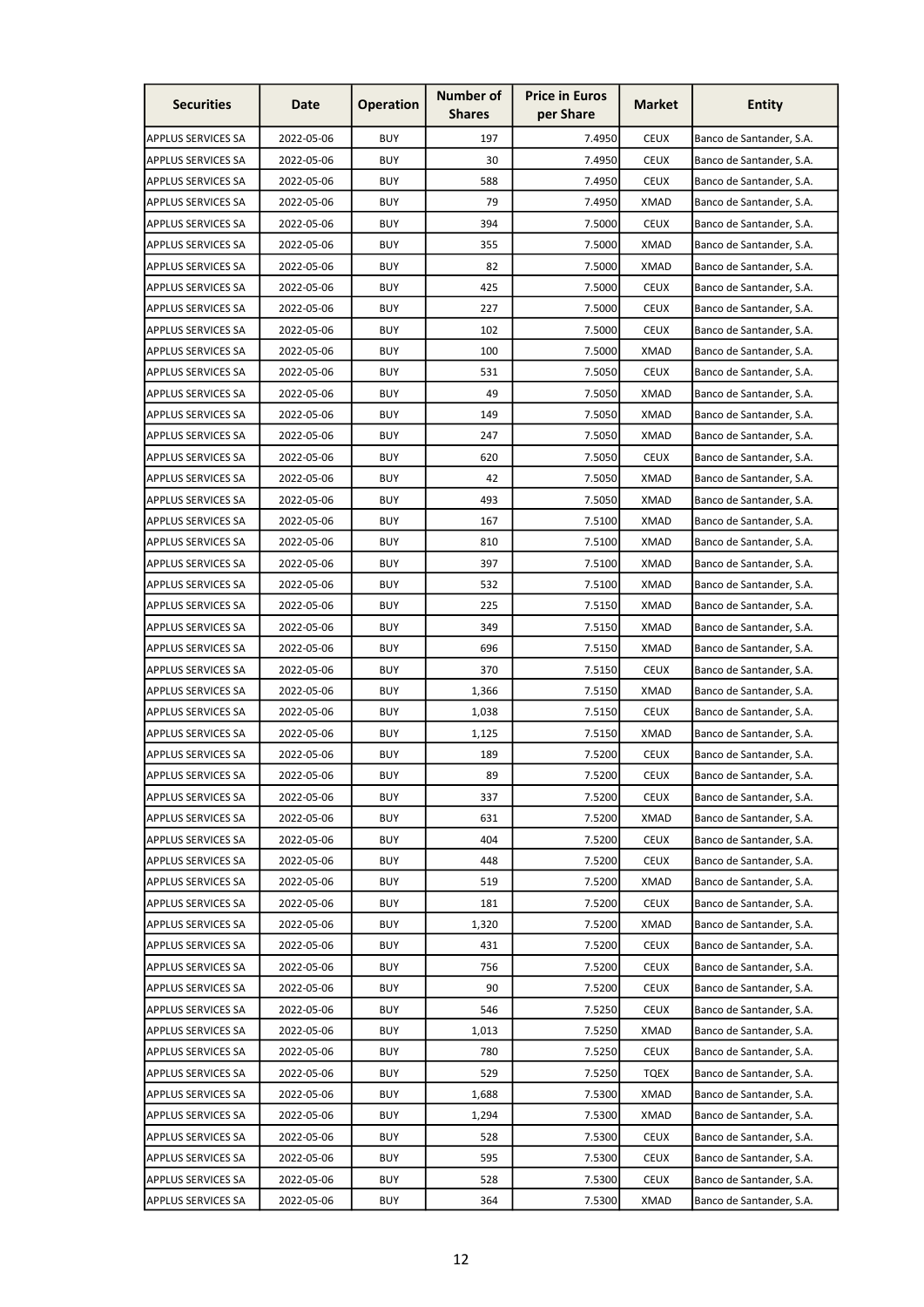| <b>Securities</b>         | Date       | <b>Operation</b> | Number of<br><b>Shares</b> | <b>Price in Euros</b><br>per Share | <b>Market</b> | <b>Entity</b>            |
|---------------------------|------------|------------------|----------------------------|------------------------------------|---------------|--------------------------|
| <b>APPLUS SERVICES SA</b> | 2022-05-06 | <b>BUY</b>       | 37                         | 7.5300                             | <b>XMAD</b>   | Banco de Santander, S.A. |
| APPLUS SERVICES SA        | 2022-05-06 | <b>BUY</b>       | 491                        | 7.5300                             | <b>XMAD</b>   | Banco de Santander, S.A. |
| APPLUS SERVICES SA        | 2022-05-06 | <b>BUY</b>       | 417                        | 7.5300                             | <b>CEUX</b>   | Banco de Santander, S.A. |
| APPLUS SERVICES SA        | 2022-05-06 | <b>BUY</b>       | 1,508                      | 7.5300                             | <b>CEUX</b>   | Banco de Santander, S.A. |
| APPLUS SERVICES SA        | 2022-05-06 | <b>BUY</b>       | 300                        | 7.5300                             | <b>XMAD</b>   | Banco de Santander, S.A. |
| <b>APPLUS SERVICES SA</b> | 2022-05-06 | <b>BUY</b>       | 174                        | 7.5300                             | <b>XMAD</b>   | Banco de Santander, S.A. |
| APPLUS SERVICES SA        | 2022-05-06 | <b>BUY</b>       | 377                        | 7.5350                             | <b>XMAD</b>   | Banco de Santander, S.A. |
| <b>APPLUS SERVICES SA</b> | 2022-05-06 | <b>BUY</b>       | 414                        | 7.5350                             | <b>CEUX</b>   | Banco de Santander, S.A. |
| APPLUS SERVICES SA        | 2022-05-06 | <b>BUY</b>       | 1,236                      | 7.5350                             | <b>XMAD</b>   | Banco de Santander, S.A. |
| APPLUS SERVICES SA        | 2022-05-06 | <b>BUY</b>       | 392                        | 7.5400                             | <b>CEUX</b>   | Banco de Santander, S.A. |
| <b>APPLUS SERVICES SA</b> | 2022-05-06 | <b>BUY</b>       | 51                         | 7.5400                             | <b>CEUX</b>   | Banco de Santander, S.A. |
| APPLUS SERVICES SA        | 2022-05-06 | <b>BUY</b>       | 1,062                      | 7.5400                             | <b>XMAD</b>   | Banco de Santander, S.A. |
| APPLUS SERVICES SA        | 2022-05-06 | <b>BUY</b>       | 94                         | 7.5400                             | <b>TQEX</b>   | Banco de Santander, S.A. |
| APPLUS SERVICES SA        | 2022-05-06 | BUY              | 402                        | 7.5400                             | <b>XMAD</b>   | Banco de Santander, S.A. |
| <b>APPLUS SERVICES SA</b> | 2022-05-06 | <b>BUY</b>       | 124                        | 7.5400                             | <b>CEUX</b>   | Banco de Santander, S.A. |
| APPLUS SERVICES SA        | 2022-05-06 | <b>BUY</b>       | 495                        | 7.5450                             | <b>XMAD</b>   | Banco de Santander, S.A. |
| APPLUS SERVICES SA        | 2022-05-06 | <b>BUY</b>       | 244                        | 7.5450                             | <b>XMAD</b>   | Banco de Santander, S.A. |
| <b>APPLUS SERVICES SA</b> | 2022-05-06 | <b>BUY</b>       | 86                         | 7.5450                             | <b>CEUX</b>   | Banco de Santander, S.A. |
| <b>APPLUS SERVICES SA</b> | 2022-05-06 | <b>BUY</b>       | 67                         | 7.5450                             | <b>CEUX</b>   | Banco de Santander, S.A. |
| APPLUS SERVICES SA        | 2022-05-06 | <b>BUY</b>       | 321                        | 7.5450                             | <b>CEUX</b>   | Banco de Santander, S.A. |
| APPLUS SERVICES SA        | 2022-05-06 | <b>BUY</b>       | 292                        | 7.5450                             | <b>CEUX</b>   | Banco de Santander, S.A. |
| <b>APPLUS SERVICES SA</b> | 2022-05-06 | <b>BUY</b>       | 345                        | 7.5450                             | <b>CEUX</b>   | Banco de Santander, S.A. |
| APPLUS SERVICES SA        | 2022-05-06 | <b>BUY</b>       | 72                         | 7.5450                             | <b>CEUX</b>   | Banco de Santander, S.A. |
| APPLUS SERVICES SA        | 2022-05-06 | <b>BUY</b>       | 730                        | 7.5500                             | <b>XMAD</b>   | Banco de Santander, S.A. |
| <b>APPLUS SERVICES SA</b> | 2022-05-06 | <b>BUY</b>       | 75                         | 7.5500                             | <b>TQEX</b>   | Banco de Santander, S.A. |
| <b>APPLUS SERVICES SA</b> | 2022-05-06 | <b>BUY</b>       | 75                         | 7.5500                             | TQEX          | Banco de Santander, S.A. |
| <b>APPLUS SERVICES SA</b> | 2022-05-06 | <b>BUY</b>       | 138                        | 7.5500                             | <b>XMAD</b>   | Banco de Santander, S.A. |
| APPLUS SERVICES SA        | 2022-05-06 | <b>BUY</b>       | 114                        | 7.5500                             | TQEX          | Banco de Santander, S.A. |
| APPLUS SERVICES SA        | 2022-05-06 | <b>BUY</b>       | 1,056                      | 7.5500                             | <b>XMAD</b>   | Banco de Santander, S.A. |
| <b>APPLUS SERVICES SA</b> | 2022-05-06 | <b>BUY</b>       | 1,159                      | 7.5500                             | <b>CEUX</b>   | Banco de Santander, S.A. |
| <b>APPLUS SERVICES SA</b> | 2022-05-06 | <b>BUY</b>       | 348                        | 7.5500                             | <b>CEUX</b>   | Banco de Santander, S.A. |
| APPLUS SERVICES SA        | 2022-05-06 | <b>BUY</b>       | 1,585                      | 7.5500                             | XMAD          | Banco de Santander, S.A. |
| APPLUS SERVICES SA        | 2022-05-06 | <b>BUY</b>       | 509                        | 7.5500                             | XMAD          | Banco de Santander, S.A. |
| APPLUS SERVICES SA        | 2022-05-06 | <b>BUY</b>       | 435                        | 7.5600                             | <b>XMAD</b>   | Banco de Santander, S.A. |
| APPLUS SERVICES SA        | 2022-05-06 | <b>BUY</b>       | 334                        | 7.5650                             | <b>XMAD</b>   | Banco de Santander, S.A. |
| <b>APPLUS SERVICES SA</b> | 2022-05-06 | <b>BUY</b>       | 728                        | 7.5650                             | <b>CEUX</b>   | Banco de Santander, S.A. |
| APPLUS SERVICES SA        | 2022-05-06 | <b>BUY</b>       | 739                        | 7.5650                             | <b>XMAD</b>   | Banco de Santander, S.A. |
| <b>APPLUS SERVICES SA</b> | 2022-05-06 | <b>BUY</b>       | 652                        | 7.5650                             | <b>CEUX</b>   | Banco de Santander, S.A. |
| APPLUS SERVICES SA        | 2022-05-06 | <b>BUY</b>       | 736                        | 7.5650                             | <b>TQEX</b>   | Banco de Santander, S.A. |
| APPLUS SERVICES SA        | 2022-05-06 | <b>BUY</b>       | 426                        | 7.5650                             | XMAD          | Banco de Santander, S.A. |
| APPLUS SERVICES SA        | 2022-05-06 | <b>BUY</b>       | 372                        | 7.5700                             | XMAD          | Banco de Santander, S.A. |
| <b>APPLUS SERVICES SA</b> | 2022-05-06 | <b>BUY</b>       | 359                        | 7.5700                             | <b>CEUX</b>   | Banco de Santander, S.A. |
| APPLUS SERVICES SA        | 2022-05-06 | <b>BUY</b>       | 556                        | 7.5700                             | <b>XMAD</b>   | Banco de Santander, S.A. |
| APPLUS SERVICES SA        | 2022-05-06 | <b>BUY</b>       | 349                        | 7.5700                             | <b>XMAD</b>   | Banco de Santander, S.A. |
| <b>APPLUS SERVICES SA</b> | 2022-05-06 | <b>BUY</b>       | 757                        | 7.5750                             | <b>XMAD</b>   | Banco de Santander, S.A. |
| APPLUS SERVICES SA        | 2022-05-06 | <b>BUY</b>       | 1,112                      | 7.5750                             | <b>XMAD</b>   | Banco de Santander, S.A. |
| APPLUS SERVICES SA        | 2022-05-06 | <b>BUY</b>       | 338                        | 7.5750                             | <b>CEUX</b>   | Banco de Santander, S.A. |
| APPLUS SERVICES SA        | 2022-05-06 | <b>BUY</b>       | 368                        | 7.5750                             | <b>CEUX</b>   | Banco de Santander, S.A. |
| <b>APPLUS SERVICES SA</b> | 2022-05-06 | <b>BUY</b>       | 488                        | 7.5750                             | <b>CEUX</b>   | Banco de Santander, S.A. |
| APPLUS SERVICES SA        | 2022-05-06 | <b>BUY</b>       | 1,200                      | 7.5750                             | <b>XMAD</b>   | Banco de Santander, S.A. |
|                           |            |                  |                            |                                    |               |                          |
| <b>APPLUS SERVICES SA</b> | 2022-05-06 | BUY              | 1,371                      | 7.5750                             | XMAD          | Banco de Santander, S.A. |